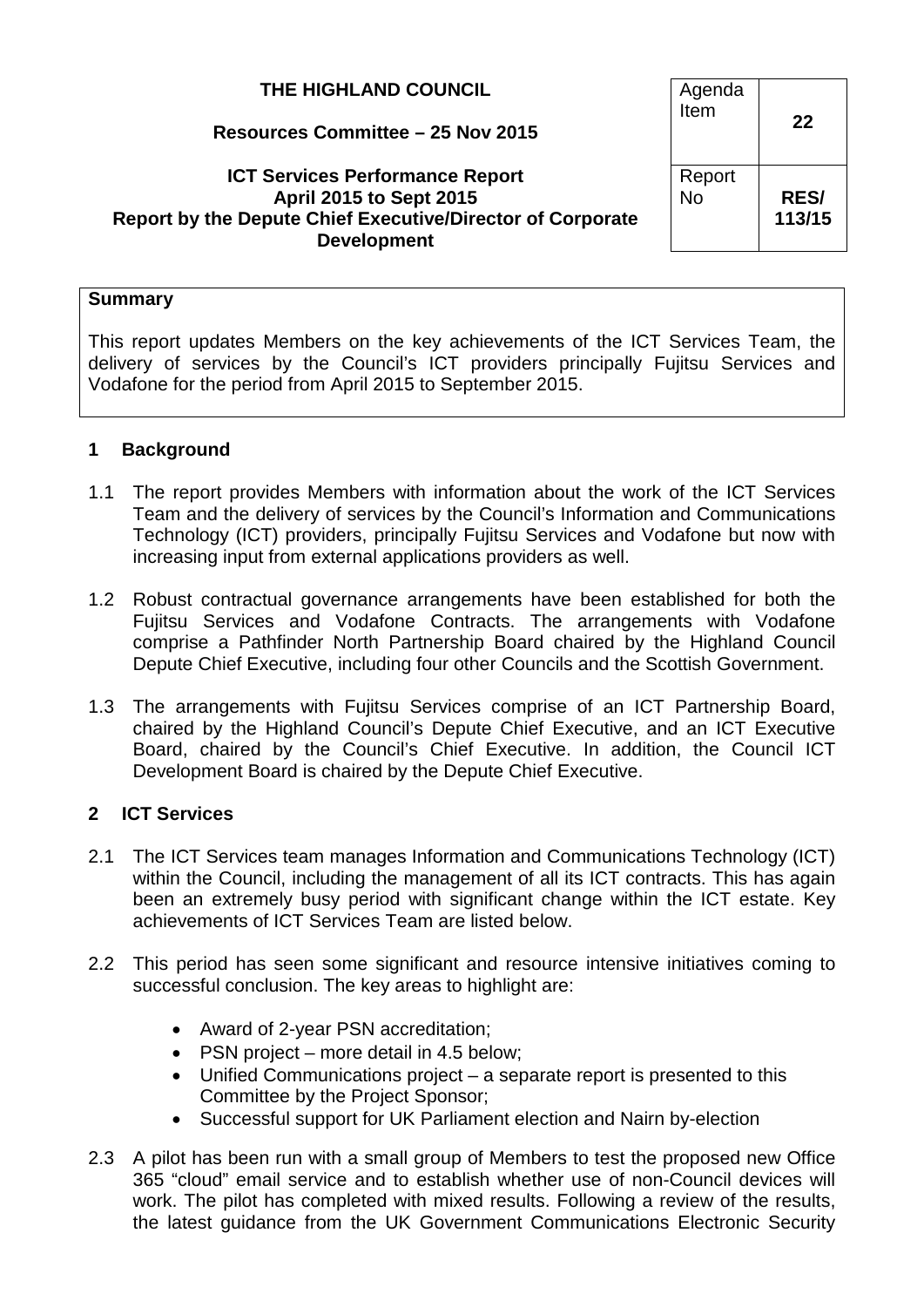Group and the situation in other Scottish Councils a different approach is now being followed. The new approach is for Members to stay securely within the Council's systems but to be provided with new computers and phones more appropriate for their requirements. The plan is for new smartphones to be issued in December to replace Blackberrys. Members will then be given a choice of tablet or laptop to replace existing computers, with new devices rolled out early in the New Year.

## **3 ICT Re-Provision**

3.1 Re-provision activities are proceeding to plan and a separate report is presented to this Committee with full detail.

## **4 Fujitsu Services – Contract**

4.1 The contract for the provision of managed ICT Services was awarded to Fujitsu in 2010, for a period of 5 years. In December 2013 a service continuation was agreed with Fujitsu until September 2016. This service continuation covers all elements of the current contract with the exception of network support services relating to Local Area Network and Telephony, and also contains an agreed exit provision termination agreement which gives the Council contractual cover (at current cost) until March 2017 in line with the ICT Re-Provision requirements. The telephony service did successfully transfer to the Council on 1<sup>st</sup> April 2015 and four staff were transferred under TUPE. The network service has not changed due to a number of procurement issues and currently remains with Fujitsu. Future provision of network services is being handled as part of the overall re-provision project which is a separate item on this agenda.

#### **5 ICT Projects**

- 5.1 There is a wide portfolio of ICT Development projects. Although Fujitsu continue to play a key role in project delivery, a growing proportion of the portfolio is being managed directly by the Council.
- 5.2 A separate report is presented to this Committee covering the wider project governance within the Council. That report contains a new project governance policy that details reporting protocols for all projects, including ICT projects. In advance of the policy being agreed and implemented, this report contains more detail on the status of ICT projects compared to previous reports to this Committee. The format and frequency of this reporting may change again following the implementation of the new policy but the intention going forward will be to continue to show more detail and for the reporting to be consistent.
- 5.3 The table in **Appendix C** summarises the position of the projects that have been live during the period covered by this report. The table gives more detail compared to previous reports to this Committee, in particular showing project baseline dates and costs compared to current dates and costs.
- 5.4 At the end of October 2015 there were 21 live ICT projects, of which 15 were at green status, 1 at amber and 5 at red.
- 5.5 Several key projects have successfully completed or are close to completion in this period, including the Infrastructure and Server Rationalisation, Chamber Voting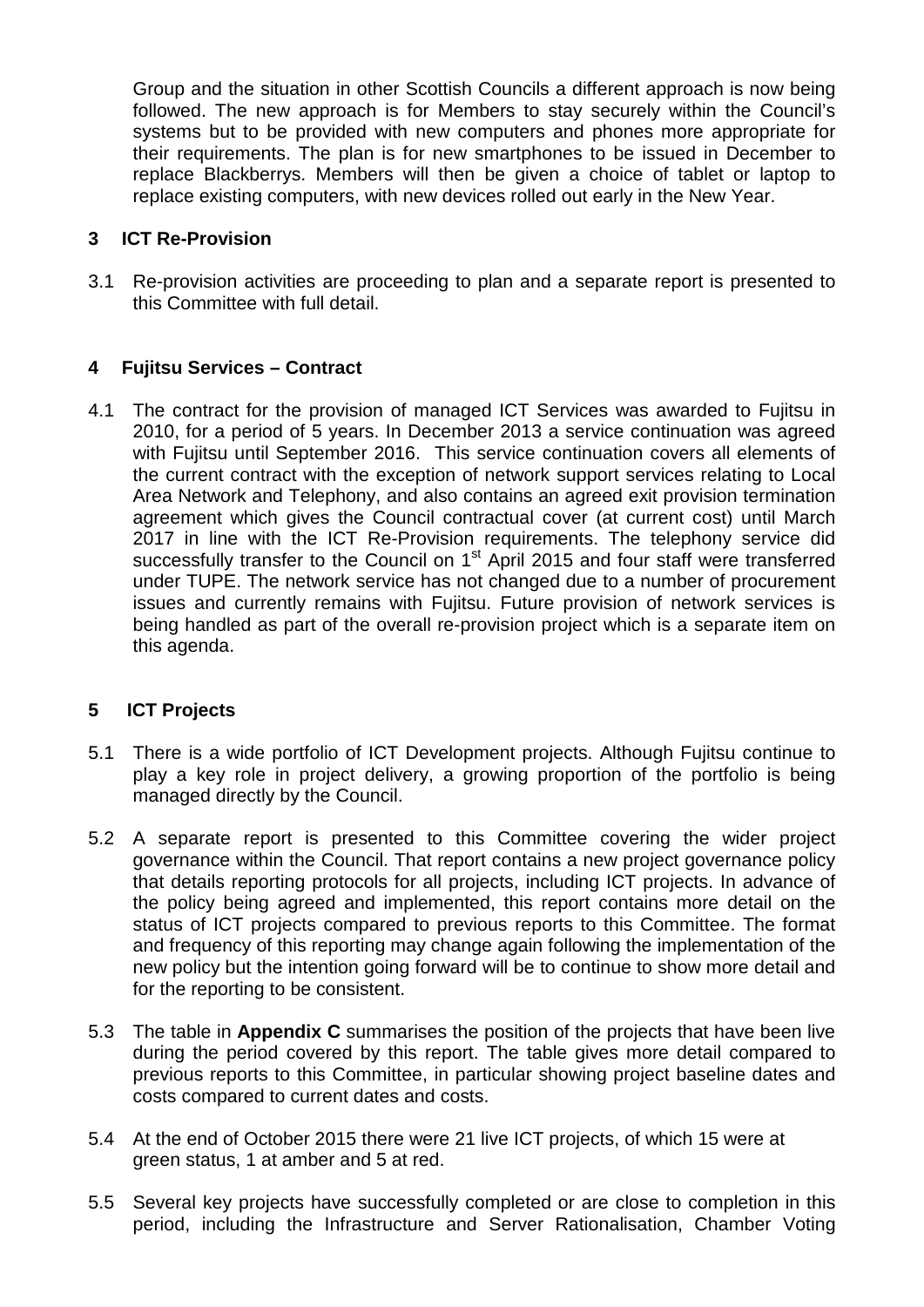System and the IDOX/e-Planning Upgrade projects. **Appendix D** provides a short summary against closed projects that have gone over budget or delivered late to provide an explanation.

- 5.6 The ICT Development projects at RED status are:
- 5.6.1 **Category F Schools** In 2011, a decision was made not to replace any curriculum devices that had been acquired in the period immediately prior to the new ICT contract commencing. This was on the basis that these devices were relatively new and would not need replaced during the early years of the managed service contract. These schools were designated as Category F.

The project is categorised as Red as it will not deliver within the original timescale. This is largely due to a review of the approach with a move away from conventional PCs towards Chromebooks and similar devices. Activity has progressed with the first Chromebook devices soon to be deployed to the new Lundavra Primary School. This follows a large scale deployment of Chrome Books to Kingussie High School which has been used as a proof of concept.

The Project Outline was approved by the ICT Strategy Group on 17 September 2015, and was submitted to Fujitsu on 29 September 2015 to commence Stage 1 of the Project. Stage 1 will replace approximately 1000 managed Windows devices between November 2015 and the end of April 2016.

5.6.2 **Security Phase 2** – Earlier this year we commenced work to implement essential changes to our ICT infrastructure as part of our Public Service Network (PSN) security accreditation.

These changes included:

- Implementing a replacement Remote Access service (including the removal of the non-compliant Cisco VPN solution);
- Implementation of a replacement Remote Access service for  $3<sup>rd</sup>$  party users (e.g.  $3^{rd}$  party supplier and Housing Associations);
- The rollout of a mandatory Protective Marking solution across all users;
- Implementation of a new Mobile Broadband service to replace our current Hotspot Service;

Due to a number of technical issues with some of these changes, the rollout was paused over the summer and a period of re-planning and technical work was carried out by Fujitsu. November 2015 will see an intense period of activity aiming for a project closure in December 2015.

The project is shown as Red as it is late against original timescales and the project cost has increased by £12,327 (2.7% cost increase).

Users will be supported through these changes through email communication and support will be made available via online user guides and the Fujitsu Service Desk.

5.6.3 **Wireless Guest Access** – this project was set up by Highlife Highland in order to offer free guest WiFi in all Highland libraries. Although the service is now available to the public, there have been a number of technical difficulties with Fujitsu's solution leading to a delay of approximately 10 months in getting the final solution in place. Work continues with Fujitsu to resolve these issues which mostly relate to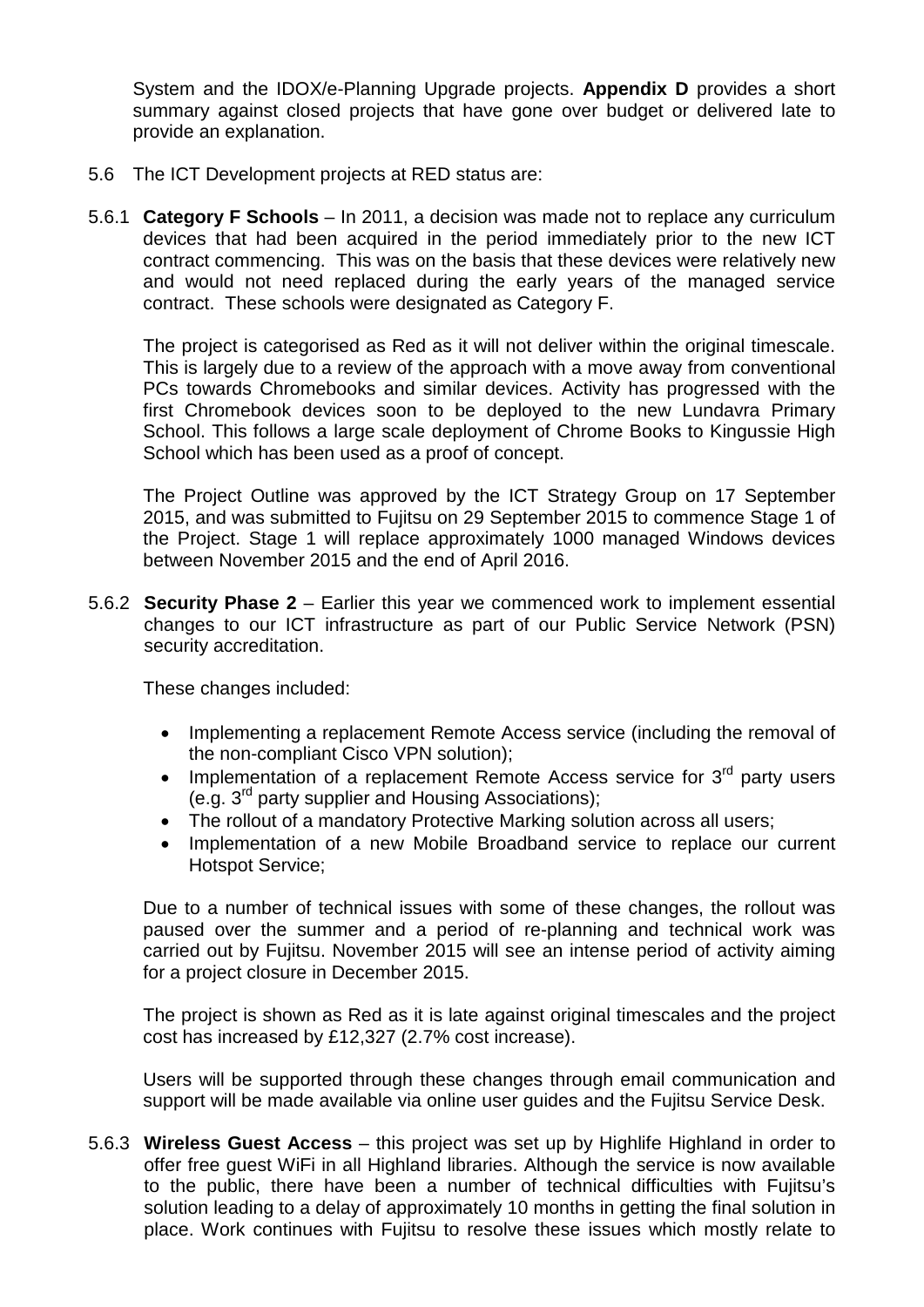bandwidth available to the service. It is expected this will be resolved before the date of this Committee. The project costs have increased from £39,075 to £54,037 (38% cost increase) but this is largely due to a change of scope by extending the solution to cover school deployments at Kingussie, Lochaline and Glenurquhart.

5.6.4 **Unified Communications** – a separate report on the Unified Communications project will be presented to this Committee.

### **6 Fujitsu Services – Core Service Delivery**

- 6.1 Fujitsu Services are responsible for the operation of most of the Council's ICT systems and services including Service Desk, incident & problem management, routine changes and operational management of third parties.
- 6.2 To monitor performance, two measures are deployed; these are Key Performance Indicators (KPI) and Performance Indicators (PI). The KPIs are the measures which attract Service Credits when targets are not met. Service delivery during the period has consistently achieved Service Level Agreement (SLA) targets. As illustrated in **Appendix A**, the majority of KPIs were met except for a failure experienced in April for calls abandoned which increased to 5.54%. This was caused by a volume peak combined with a security project issue resulting in a high peak of incident calls in the last two weeks of the month. The KPI for Severity 1 incidents also failed to meet the 95% SLA during August. This was caused by the high impacting Major Incidents on the  $25<sup>th</sup>$  August, resulting in a service level of 92.59%.
- 6.3 There were 5 major incidents raised during the period, with these being related to the following elements of ICT: Application 2, Networks 2, and Server 1.

These include Total Mobile (July), SSE outage (Aug), Authentication (Aug), Domain Controller (Aug), and Google Chrome (Sept)

- 6.4 During the defined period we experienced a very high level of change with a range of projects being delivered, all creating demand on Fujitsu and ICT Services resources. Resource availability was further constrained as we focused on addressing security vulnerabilities, enabling the successful Council's PSN submission and accreditation.
- 6.5 On a quarterly basis, a Customer Satisfaction Scorecard is produced which is derived from collated scores and comments provided by The Highland Council Services and ICT Services. To react to previous low response rates, Quarter 3 saw a set of simplified questions and a new SharePoint delivery workflow established to distribute the survey automatically to the Services. It was also made mandatory for a negative response to be accompanied with a reason.

As indicated in **Appendix B** the quarterly Scorecard for Q1 came in above SLA continuing the positive feedback from Q4 (14/15).

6.6 In the period covered by this report a total of £3,758, worth of Fujitsu Service Credits has been generated due to failures in meeting KPI's, equating to £5,637 in Fujitsu Service Development Credits.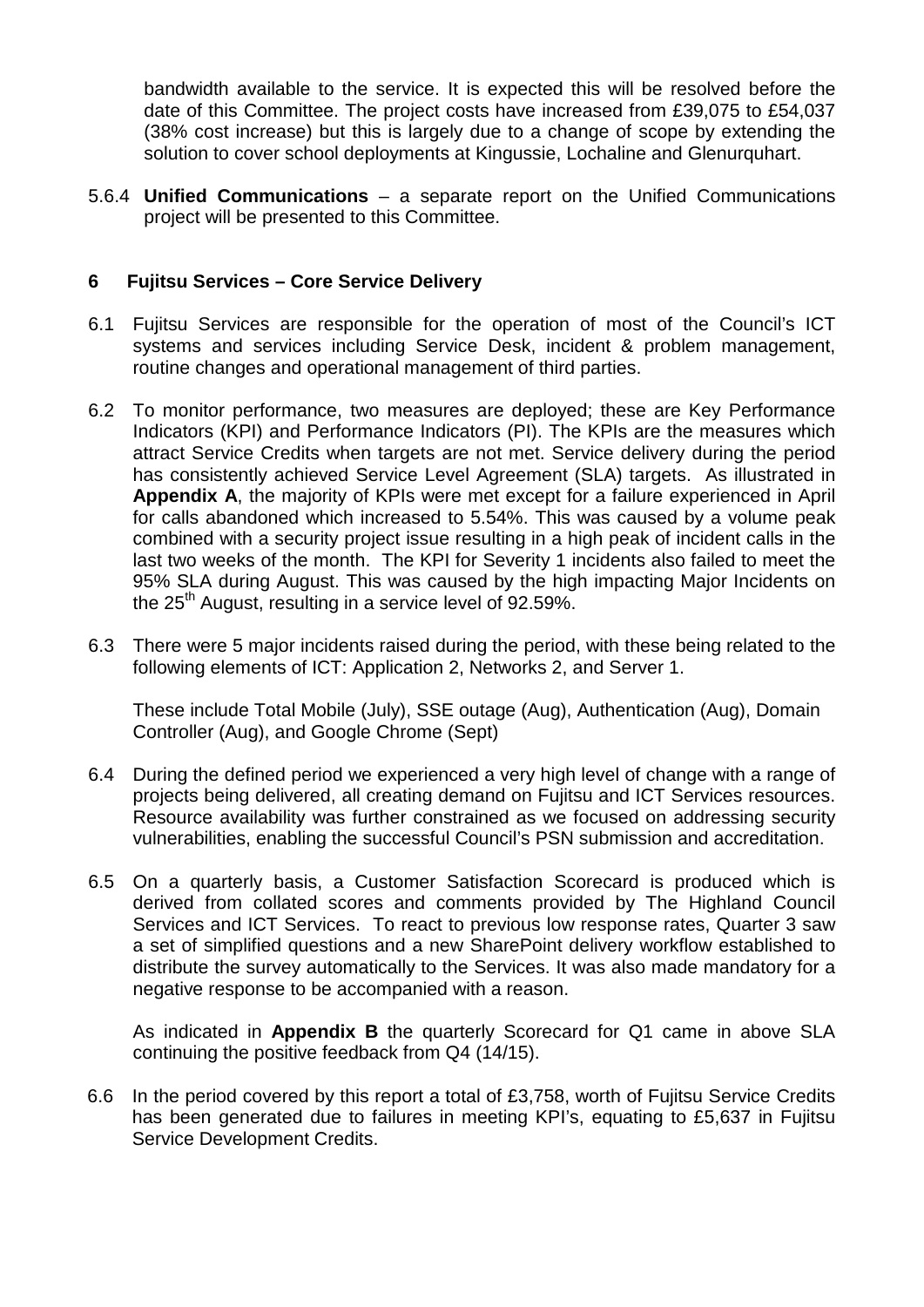## **7 Fujitsu Services – Community Benefits**

- 7.1 Schedule 39 of the ICT Service Delivery contract sets out how the Community Benefit Programme comprises three work-stream initiatives:
	- Part "A" relating to Targeted Recruitment and Training;
	- Part "B" relating to Environmental Considerations; and
	- Part "C" relating to Community Engagement.
- 7.2 This has proven to be an extremely successful element of the current contract. Of the 42 commitments in the Community Benefits Plan - 18 are complete, 23 are on schedule and 1 is behind schedule. The highlights for the last period are:
	- ReBoot initiative 1,553 recycled computers distributed to community groups and school pupils, 45 given to Wick High School for computing project and 177 due to go to school pupils before end of year.
	- ReBoot plastic recycling  $-$  a new initiative is starting up which will take all the plastic waste derived from the Council computer estate and re-use for 3D printing.
	- A report created by Fujitsu has shown that the amount of ICT waste going to landfill has reduced from 43% in 2010 to 0% to date in 2015.
	- Seagull Trust Cruises summer season has completed with Fujitsu taking 257 bookings covering over 2000 passengers.
	- Safe Highlander support continues with commitment from Fujitsu for 2016.
	- An intern worked with Fujitsu from May until September.
	- Fujitsu are working on new ICT training videos to benefit Council staff.
	- Energy Consumption from 2009 to 2014 energy costs from ICT reduced from £1,728,437 to £653,877. The Council's energy consumption has reduced from 14,403,645 kWh/y to 5,448,973 kWh/y.

A detailed update of progress is given in **Appendix D**.

7.3 One deliverable is amber, provision of 60 training videos on ICT topics to benefit Council staff. 27 videos have been produced to date and discussions are underway to produce more to meet this commitment.

# **8 Vodafone (Pathfinder North) - Contract Performance**

- 8.1 During this reporting period, April 2015 to Sept 2015, Vodafone has continued to provide the Pathfinder North Partners with a good level of service resulting in a high proportion of service levels being achieved and service availability maintained.
- 8.2 The service has met the SLA targets for average availability, over the 399 Highland Council sites currently connected to the Pathfinder Network. There were 4 severity 1 incidents logged across the region during the reporting period. One of the severity 1 incidents missed the SLA target during Sept. This impacted 14 Highland sites, originally thought to be a fibre break caused by HC contractor. However this had been confused with the Lochaber fibre break, root cause was a faulty SDH card.

|              | onany och noc one Avanability och i inginana ocanoli |        |          |                     |           |
|--------------|------------------------------------------------------|--------|----------|---------------------|-----------|
| <b>April</b> | May                                                  | June   | July     | <b>August</b>       | September |
| 99.97%       | $1100.00\%$                                          | 99.98% | l 99.99% | $1100.00\%$ 199.98% |           |

Monthly Service Site Availability SLA – Highland Council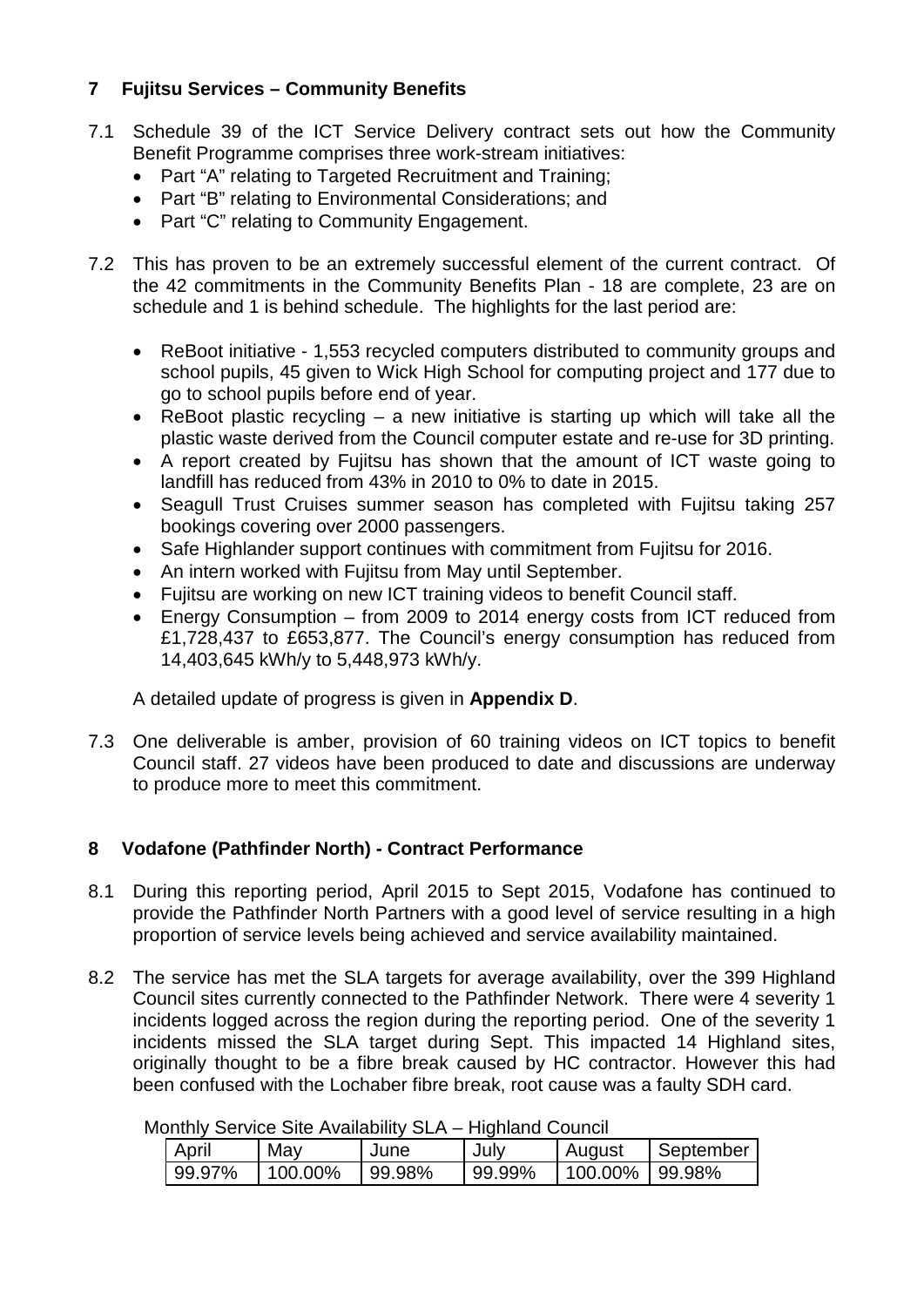- 8.3 It should be noted that since the last reporting period there has been a further reduction in live sites from 401 down to 399. As noted in the previous report this trend continues to reduce the costs on the out-going Vodafone contract with any savings retained in an earmarked account available to assist with implementation costs on the new SWAN contract.
- 8.4 The total amount of service credits due to The Highland Council, accrued during this contract year to September 2015 is £26,806.34, this equates to £40,209.51 investment credit value for spend with Vodafone. Unused service credits can also be claimed and used to further assist with general contract costs. Highland Council on behalf of Pathfinder North have pro-actively utilised their Investment Credits to achieve best value, funding the delivery of WAN services to the end of the current contract with Vodafone to three new Primary Schools, Gaelic and Lundavra Primaries in Fort William which are now live, and Noss Primary in Wick which is anticipated to be live in March 2016.
- 8.5 The Pathfinder North contract with Vodafone ends on the 20th March 2016 with a further 6 months formally agreed to  $20<sup>th</sup>$  September 2016 for transition to SWAN after which the commercial agreement with Vodafone ceases completely. The intention is to commence the Transition to SWAN prior to March 2016.

## **9 Scottish Wide Area Network (SWAN)**

- 9.1 Highland Council forms part of and are a lead partner within the Pathfinder North Hub that will oversee the transition from the Pathfinder North network, provided by Vodafone, to SWAN which is provided by Capita. This is part of a wider transition to the Scottish Wide Area Network across Scotland's public services. The scheduled transition period for the Highland Council area is January 2016 through to September 2016 and Highland Council have a dedicated SWAN Transition Project Team in place.
- 9.2 The Confirmed Initial Order (CIO), which sets out proposed bandwidths, SWAN contract terms and methods of delivery, has been delayed but is expected to be ratified by the date of this Committee meeting. The delay in confirmation has been due, in part, to the unavailability of fibre at 30 sites with a further 15 sites at risk within the Highland Council area. Work to reach a solution is at an advanced stage. As part of the process Capita are currently undertaking a survey of just over 390 Highland Council sites to inform the SWAN Transition Project of the space and power requirements of our Pathfinder cabinets. This survey is close to conclusion and will inform Highland Council of any enabling works that are needed for the transition to SWAN. Work is also ongoing to consider the Construction (Design and Management) Regulations 2015 requirements for this Project.

#### **10 Implications**

10.1 Resource Implications: Cost - The Fujitsu and Vodafone contracts continue to be delivered within budget. In Financial Years 2013-14 and 2014-15, efficiency savings of £600k each year were achieved in the core Fujitsu contract budget, a total saving of £1.2 million. In addition, the service continuation to the Fujitsu contract up to September 2016 will deliver a further one-off £1.2million saving against the core budget. Further savings of £500k have been delivered for 2015/16 relating to modernisation and streamlining of the Council's ICT in the areas of Unified Communications, a change in the SLA, automated password resets and introduction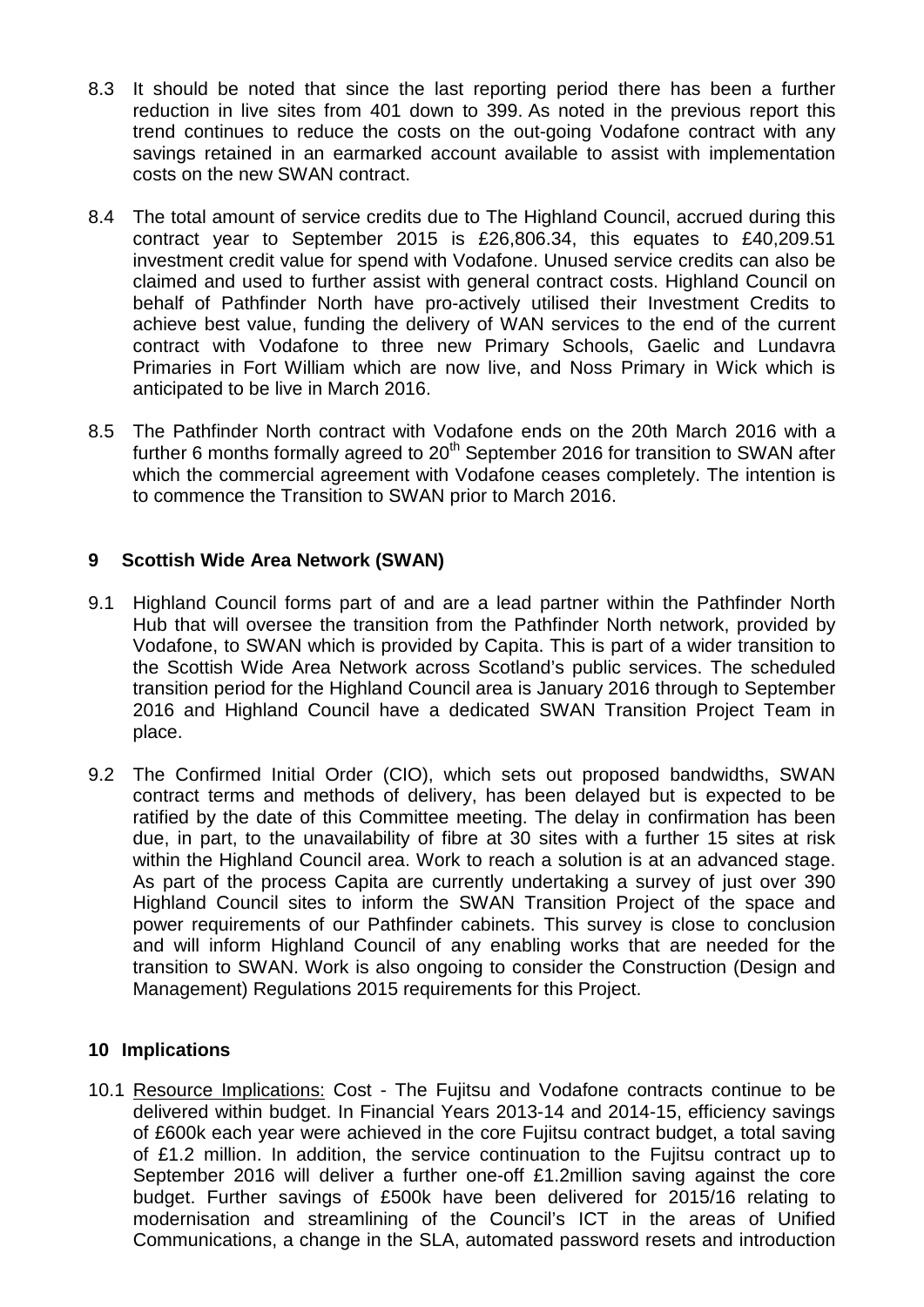of web-chat. Therefore total savings of £2.9 million from the core ICT budget have been delivered over a 3 year period.

- 10.2 Legal Implications: The Council continues to apply robust contract management and as such payments are only made to Fujitsu and Vodafone when the criteria agreed in the contractual milestones are met. Achieving 2 year re-accreditation for PSN compliance has been key to enabling the continued provision of a number of services that the Council is legally obliged to provide.
- 10.3 Equality Implications: There are no equality implications arising from this report.
- 10.4 Climate Change/Carbon Clever Implications: New ICT equipment continues to provide carbon reductions and cost savings through reduced energy use.
- 10.5 Risk Implications: There are no new risk implications arising from this report.
- 10.6 Gaelic Implications: There are no Gaelic implications arising from this report.
- 10.7 Rural Implications: There are no rural implications arising from this report.

# **11 RECOMMENDATIONS**

Members are asked to:-

- 1 Note the content of the report and the positive outcomes being delivered from the contracts with Fujitsu and Vodafone
- 2 Note that robust contract management and governance arrangements continue to be applied and pursued by the Council to the Fujitsu and Vodafone contracts.
- 3 Note the enhanced management information provided relating to ICT projects.

Signature: Michelle Morris Designation: Depute Chief Executive Authors: Vicki Nairn, Jon Shepherd, Sharen Kingham, Graeme Mackay Date: 3<sup>rd</sup> November 2015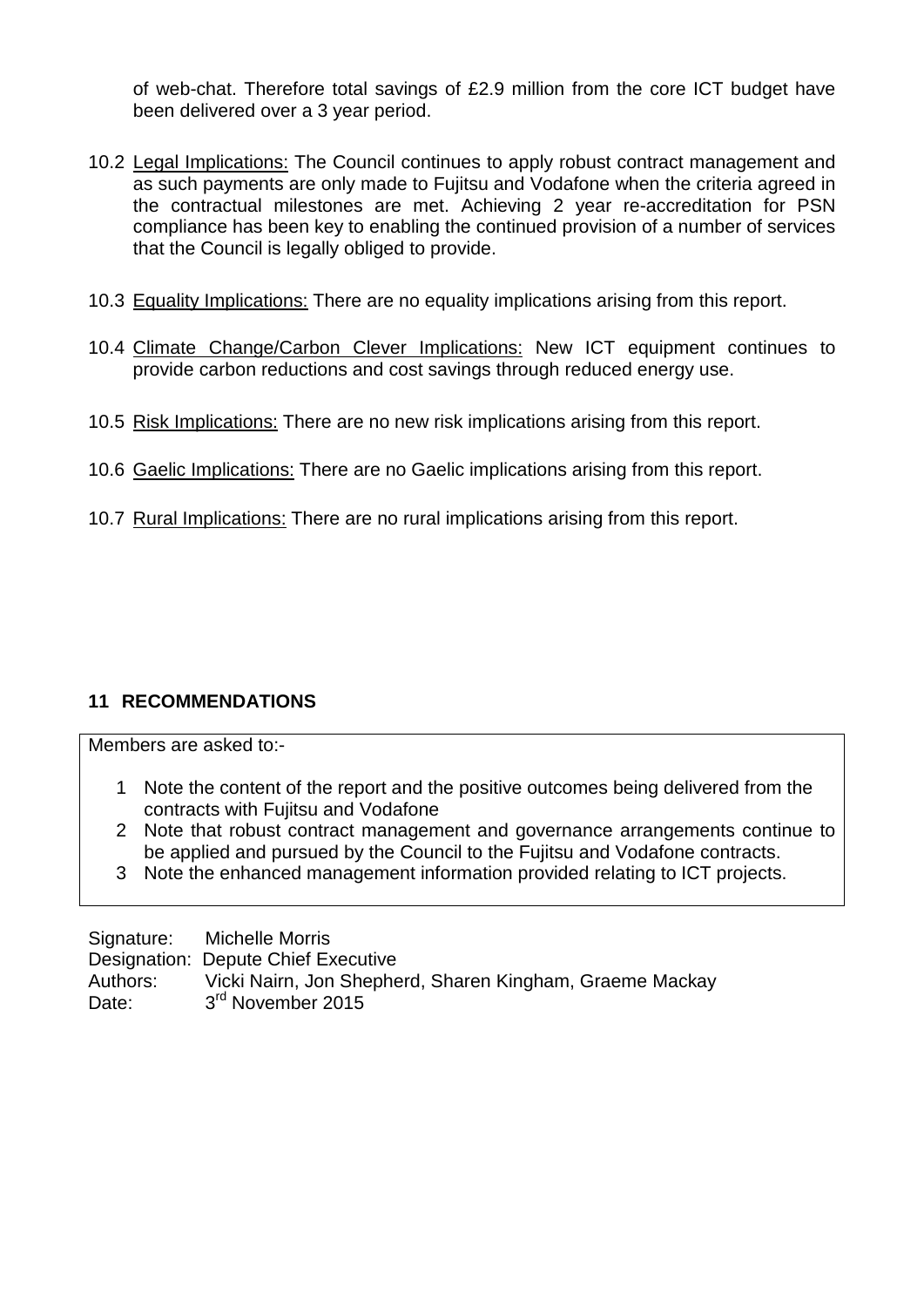# **Appendix A**

The table below provides an overview of Fujitsu's performance from April 2015 until September 2015. The table illustrates the Key Performance Indicators. These attract Service Credits if targets are not met.

## **Fujitsu's Key Performance Indicators April 2015 – September 2015**

| <b>Measure</b>                                                | <b>SLA</b> | <b>APR</b>        | <b>MAY</b> | <b>JUN</b> | <b>JUL</b> | <b>AUG</b> | <b>SEPT</b> |
|---------------------------------------------------------------|------------|-------------------|------------|------------|------------|------------|-------------|
| <b>Service Desk</b>                                           |            |                   |            |            |            |            |             |
| <b>Overall - Calls Answered Within 20</b><br>Seconds          | >70%       | 72.05%            | 73.97%     | 74.78%     | 80.38%     | 72.22%     | 78.16%      |
| <b>Overall - Calls Abandoned After</b><br><b>IVR Message</b>  | $< 3\%$    | 5.54%             | 2.51%      | 2.97%      | 2.19%      | 2.93%      | 2.04%       |
| <b>Managed Desktop</b>                                        |            |                   |            |            |            |            |             |
| Severity 1 Service Failure                                    | >95%       | 100.00%           | 96.30%     | 100.00%    | 100.00%    | 92.59%     | 95.45%      |
| (Time to fix 4 Hours)                                         |            |                   |            |            |            |            |             |
| Severity 2 Service Failure                                    | >95%       | 100.00%           | 100.00%    | 100.00%    | 100.00%    | 100.00%    | 100.00%     |
| (Time to fix 6 Hours)                                         |            |                   |            |            |            |            |             |
| Severity 3 Service Failure                                    | >95%       | 96.93%            | 98.36%     | 95.68%     | 97.91%     | 98.27%     | 96.04%      |
| (Time to fix 8 Hours)                                         |            |                   |            |            |            |            |             |
| Overall - First Call Resolution Rate (First<br>time Fix)      | >70%       | 73.13%            | 71.06%     | 71.05%     | 72.08%     | 79.30%     | 75.06%      |
| <b>Follow on Service Failures</b>                             | < 5%       | 1.56%             | 1.67%      | 0.00%      | 4.88%      | 3.13%      | $0.00\%$    |
| <b>Service Management</b>                                     |            |                   |            |            |            |            |             |
| <b>Change Request Response</b>                                | >90%       | 100.00%           | 97.30%     | 100.00%    | 100.00%    | 92.68%     | 100.0%      |
| <b>Automated Password Reset</b>                               | >99%       | 100.00%           | 100.00%    | 100.00%    | 100.00%    | 100.00%    | 100.00%     |
| ICT Service Catalogue Item<br>Implementation                  | 100%       | 100.00%           | 100.00%    | 100.00%    | 100.00%    | 100.00%    | 100.00%     |
| <b>Defined Managed Service Response</b><br><b>Times</b>       |            |                   |            |            |            |            |             |
| Defined Managed Service Availability                          | >99%       | 99.96%            | 99.94%     | 99.90%     | 99.96%     | 99.79%     | 99.97%      |
| Defined Managed Service Availability 4<br><b>Star Service</b> | >99.50%    | N/A               | N/A        | N/A        | N/A        | 99.99%     | 100.00%     |
| Defined Managed Service Availability 5<br><b>Star Service</b> | >99.80%    | 99.99%            | 99.99%     | 99.91%     | N/A        | N/A        | N/A         |
| Defined Manage Service Interruptions                          | $< 4\,$    | 2.00              | 1.00       | 1.00       | 1.00       | 1.00       | 1.00        |
| Defined Manage Service Interruptions 4<br><b>Star Service</b> | $<$ 3      | N/A               | N/A        | N/A        | N/A        | 0.00       | 0.00        |
| Defined Manage Service Interruptions 5<br><b>Star Service</b> | $\leq$ 2   | 1.00 <sub>1</sub> | 2.00       | 1.00       | N/A        | N/A        | N/A         |
| <b>Asset Register Accuracy</b>                                | >99%       | 100.00%           | 100.00%    | 100.00%    | 100.00%    | 100.00%    | 100.00%     |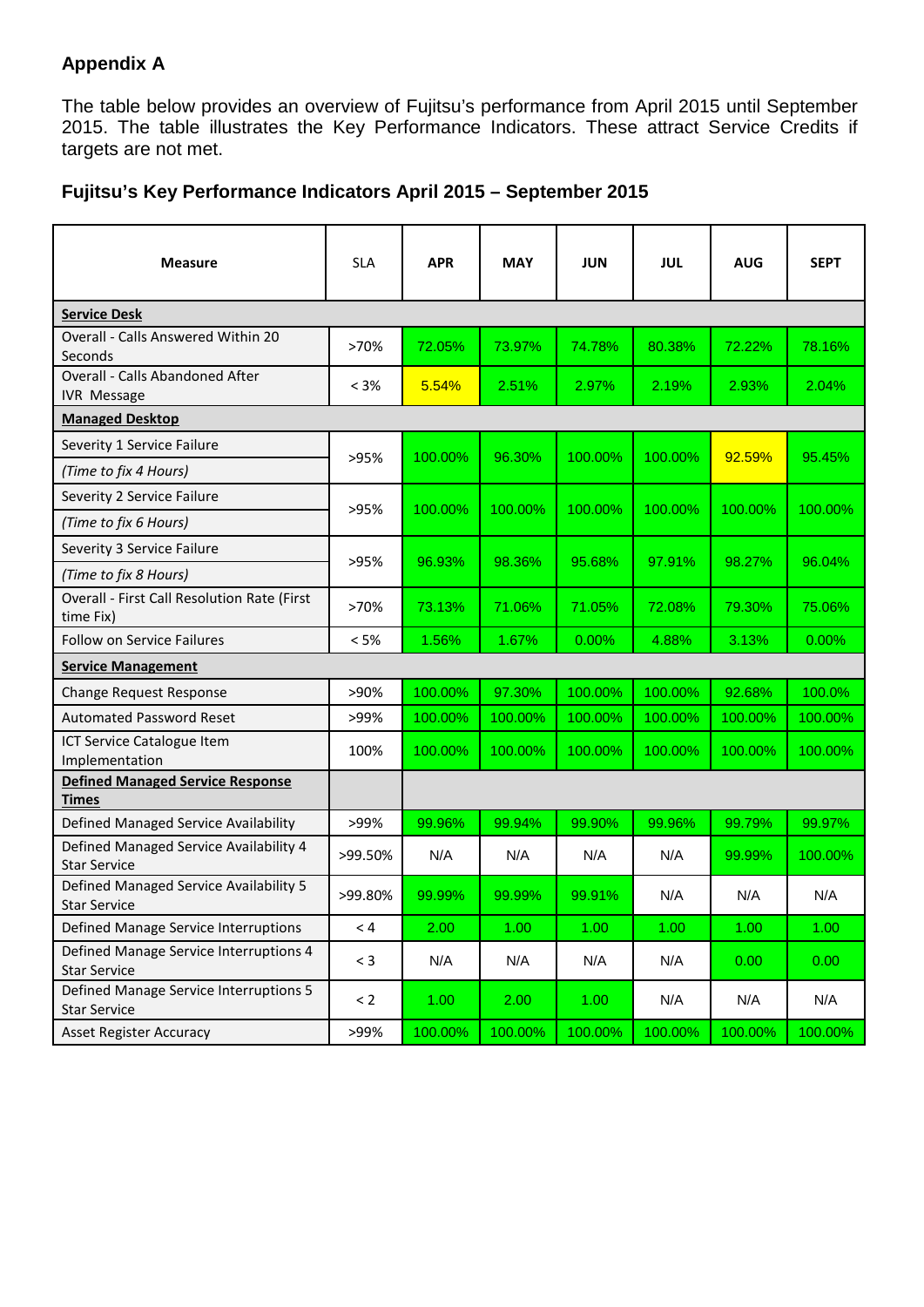



Scorecard Results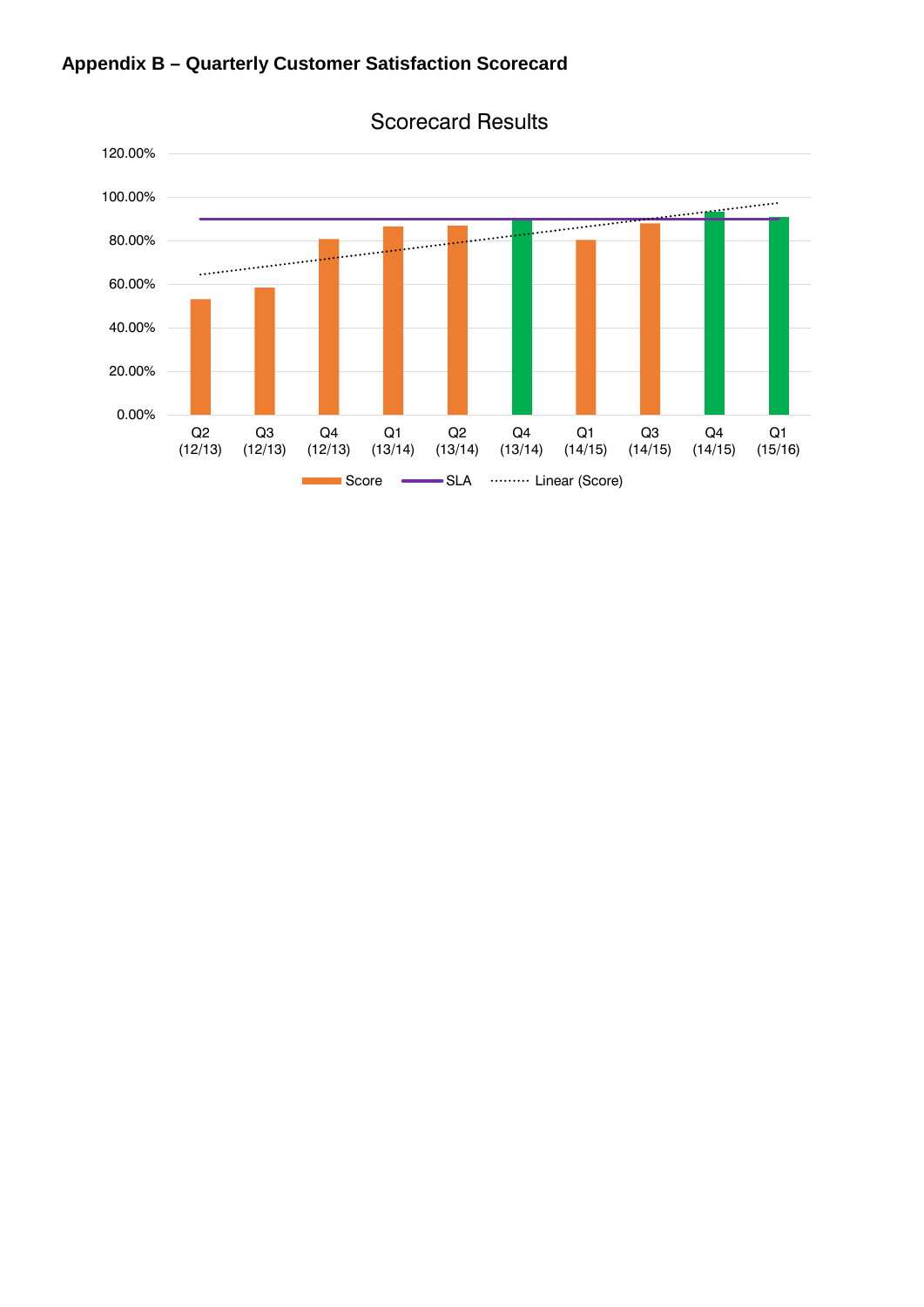| Appendix C - Highland Council Project Services Project Status |                     |                |            |                  |                         |                                |                                   |                                              |                | <b>Overall Project Status</b> |
|---------------------------------------------------------------|---------------------|----------------|------------|------------------|-------------------------|--------------------------------|-----------------------------------|----------------------------------------------|----------------|-------------------------------|
| <b>Before Stage 0</b>                                         | <b>Project Type</b> | <b>Service</b> | <b>PM</b>  | <b>ICT Role</b>  | Cost<br><b>Baseline</b> | <b>Cost</b><br><b>Forecast</b> | <b>Go-Live</b><br><b>Baseline</b> | <b>Go-Live</b><br>Forecast/<br><b>Actual</b> | <b>Current</b> | <b>Previous</b><br>Report     |
| Corporate Reporting (CIP)                                     | Innovation          | <b>CD</b>      | <b>THC</b> | Assurance        |                         |                                |                                   |                                              | <b>Green</b>   | Green                         |
| Legal Case Management System                                  | Innovation          | CD             | <b>THC</b> | Governance       |                         |                                |                                   |                                              | <b>Green</b>   | <b>Green</b>                  |
| Decriminalised Parking Enforcement                            | Innovation          | CD             | <b>TBC</b> | Governance       |                         |                                |                                   |                                              | Green          | Green                         |
| <b>Westlink Mobile Office</b>                                 | Infrastructure      | <b>CS</b>      | <b>TBC</b> | Governance       |                         |                                |                                   |                                              | <b>Green</b>   | <b>Green</b>                  |
| <b>Property Information System</b>                            | <b>BAU</b>          | D&I            | <b>TBC</b> | Governance       |                         |                                |                                   |                                              | <b>Green</b>   | Green                         |
| <b>Between Gateway 0 and Gateway 1</b>                        |                     |                |            |                  |                         |                                |                                   |                                              |                |                               |
| Curriculum Guest Access                                       | Innovation          | C&L            | <b>TBC</b> | Assurance        |                         |                                |                                   |                                              | <b>Green</b>   | Green                         |
| Category F Schools Refresh                                    | <b>BAU</b>          | C&L            | <b>TBC</b> | Assurance        |                         |                                |                                   |                                              | <b>Red</b>     | <b>Red</b>                    |
| Webcasting                                                    | Infrastructure      | <b>CD</b>      | <b>TBC</b> | <b>PM</b>        |                         |                                |                                   |                                              | <b>Green</b>   | Green                         |
| Inverness City WiFi                                           | Innovation          | D&I            | <b>THC</b> | <b>PM</b>        | tbc                     | tbc                            | Oct 2016                          | Oct 2016                                     | <b>Green</b>   | <b>Green</b>                  |
| <b>Members Service</b>                                        | Innovation          | CD             | <b>FJS</b> | <b>Team Lead</b> | tbc                     | tbc                            | Apr 2016                          | Apr 2016                                     | Green          | Green                         |
| <b>Carbon Clever Committees</b>                               | Innovation          | CD             | <b>TBC</b> | <b>TBC</b>       | tbc                     | tbc                            | tbc                               | tbc                                          | <b>Green</b>   | Green                         |
| Between Gateway 1 and Gateway 2 - Project Definition          |                     |                |            |                  |                         |                                |                                   |                                              |                |                               |
| e-Building Standards and e-Planning                           | <b>BAU</b>          | D&I            | <b>THC</b> | Assurance        | tbc                     | tbc                            | tbc                               | tbc                                          | <b>Green</b>   | Green                         |
| Between Gateway 2 and Gateway 3 - Project Initiation          |                     |                |            |                  |                         |                                |                                   |                                              |                |                               |
| <b>Enterprise Mobility Management</b>                         | Infrastructure      | CD             | <b>THC</b> | <b>PM</b>        | £13,000                 | £20,400                        | Dec 2015                          | Dec 2015                                     | <b>Green</b>   | Green                         |
| <b>CRM Replacement</b>                                        | <b>BAU</b>          | CD             | <b>THC</b> | PM               | £180,000                | £180,000                       | Jan 2016                          | Jan 2016                                     | <b>Green</b>   | <b>Green</b>                  |
| <b>Mobile Service Delivery</b>                                | Innovation          | CD             | <b>THC</b> | Assurance        | £341,500                | £341,500                       | April 2016                        | April 2016                                   | <b>Green</b>   | Green                         |
| <b>Local Taxation e-Services</b>                              | Innovation          | <b>FIN</b>     | <b>THC</b> | Governance       | tbc                     | tbc                            | Jan 2016                          | Jan 2016                                     | <b>Green</b>   | <b>Green</b>                  |
| Between Gateway 3 and Gateway 4 - Project Delivery            |                     |                |            |                  |                         |                                |                                   |                                              |                |                               |
| New Schools Programme - Lundavra                              | Infrastructure      | C&L            | <b>FJS</b> | Team Lead        |                         |                                | Oct 2015                          | Oct 2015                                     | <b>Green</b>   | <b>Green</b>                  |
| PFN/SWAN Implementation                                       | Infrastructure      | CD             | <b>THC</b> | <b>PM</b>        | £1,400,000              | £1,150,000                     | Sep 2016                          | Sep 2016                                     | <b>Green</b>   | Green                         |
| <b>Wireless Guest Access</b>                                  | Infrastructure      | <b>HLH</b>     | <b>FJS</b> | Assurance        | £39,075                 | £54,037                        | Dec 2014                          | Nov 2015                                     | <b>Red</b>     | <b>Green</b>                  |
| PSN Phase 2                                                   | Infrastructure      | CD             | <b>FJS</b> | Team Lead        | £452,573                | £464,900 <sup>2</sup>          | Mar 2015                          | Dec 2015                                     | <b>Red</b>     | <b>Red</b>                    |
| Curriculum Chromebook Pilot                                   | Innovation          | C&L            | <b>THC</b> | Assurance        | £40,000                 | £40,000                        | Sept 2015                         | Sept 2016                                    | Green          | Green                         |
| Corporate Financials (FMIS)                                   | <b>BAU</b>          | <b>FIN</b>     | <b>THC</b> | Assurance        | £384,000                | £384,000                       | Apr 2015                          | Apr 2015                                     | <b>Green</b>   | <b>Red</b>                    |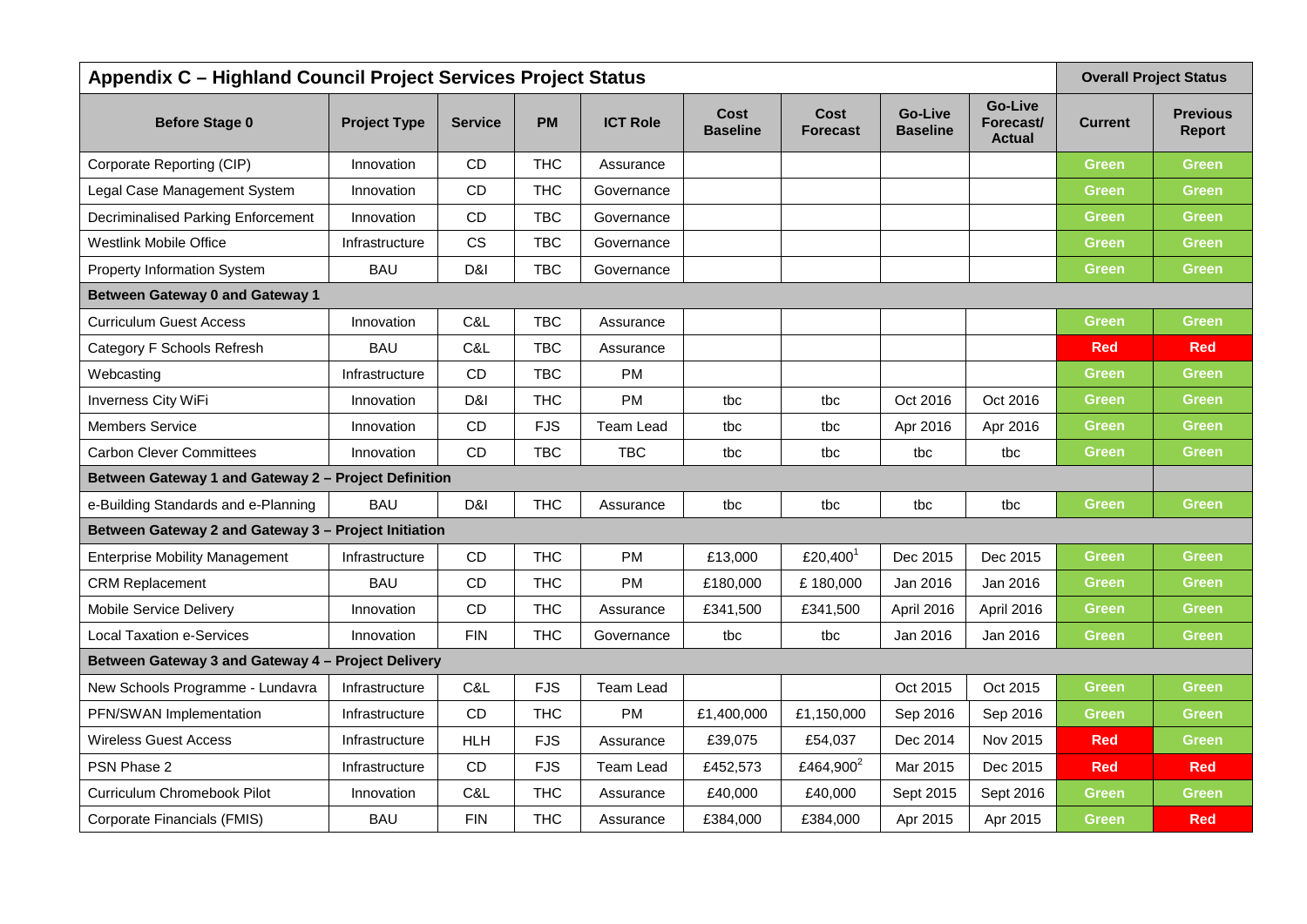| <b>SEEMIS</b>                                                | <b>BAU</b>                     | C&L | <b>THC</b> | Governance |            |                       |          |          | <b>Green</b> | <b>Green</b> |
|--------------------------------------------------------------|--------------------------------|-----|------------|------------|------------|-----------------------|----------|----------|--------------|--------------|
| Unified Communications                                       | Infrastructure -<br>Innovation | CD  | THC        | <b>PM</b>  | £1,514,590 | £1,823,000 $^3$       | Jul 2016 | Dec 2016 | <b>Red</b>   | <b>Red</b>   |
| Digital Access Service (NDL, Achieve )<br>Forms and Netcall) | Innovation                     | CD  | <b>THC</b> | Assurance  | £85.284    | £132,266 <sup>4</sup> | Jan 2014 | Oct 2015 | <b>Green</b> | <b>Amber</b> |
| Integrated HR and Payroll                                    | Innovation                     | CD  | <b>THC</b> | Governance | £455,000   | £546,000 <sup>5</sup> | Jan 2015 | Nov 2015 | <b>Green</b> | <b>Amber</b> |

The RAG status for each project shown in the table above is as reported by the Project Sponsor. The introduction of the new corporate Project Governance Policy will ensure that there is consistent reporting of project status across all projects.

The notes below refer to projects that are showing a cost increase:

- 1. **Enterprise Mobility Management** initial estimate of cost was based on certain assumptions of scale of technical implementation required. Actual cost that came in following procurement showed that assumption under-estimated those works.
- 2. **PSN Phase 2** the cost increase of £12,327 (2.7%) is due to a 2-month extension in the project plan for implementation of the Titus protective marking solution. Testing of the initial solution showed that a move to the next version was required to solve issues and this could only be achieved by extending the project timescale.
- 3. **Unified Communications** the project budget was re-baselined as reported to the May 2015 Resources Committee.
- 4. **Digital Access Service** the project requested additional funding of £46,982 (55%) in March 2015 to cover a number of unforeseen items, including extended support from a system supplier to reduce risk, additional Fujitsu input to cover design and configuration, additional requirement for 2 databases and additional server installation costs. The project is on target to deliver savings of £1.3m over 4 years.
- 5. **Integrated HR and Payroll** the cost increase of £91,000 (20%) is due to the need to retain consultancy resource for longer than anticipated. A full report will be presented by the Director of Finance to a future meeting of Resources Committee.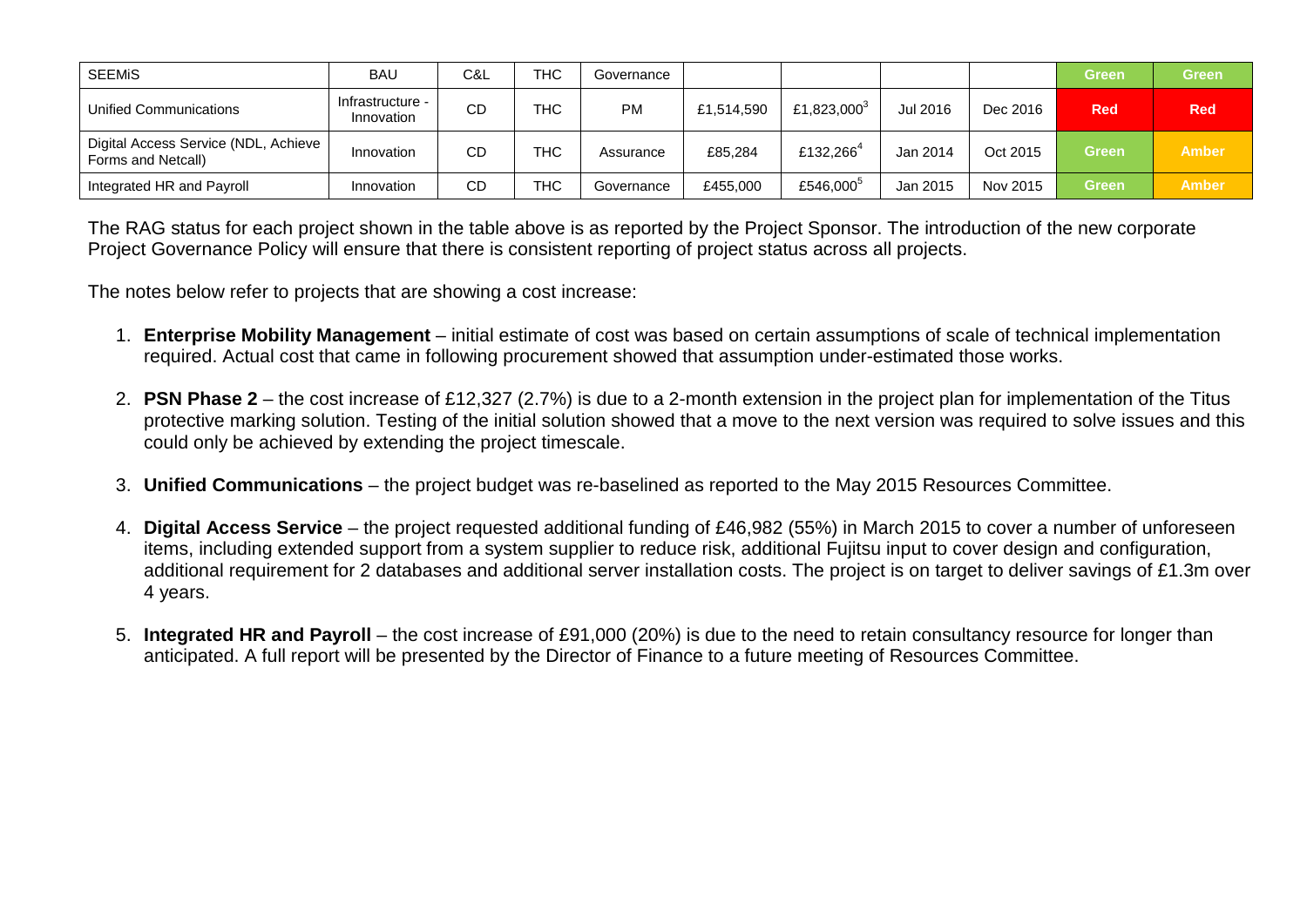## **Appendix D – Project Closure Summaries**

This appendix provides a short summary of each project that has closed. For projects that have gone over budget or not met baseline delivery dates an explanation is given by the appropriate Project Sponsor.

| Between Gateway 4 and Gateway 5 – Benefits Realisation – THESE PROJECTS HAVE CLOSED |                                |                |            |                     |                         |                       |                                   |                          |  |  |
|-------------------------------------------------------------------------------------|--------------------------------|----------------|------------|---------------------|-------------------------|-----------------------|-----------------------------------|--------------------------|--|--|
| <b>Project</b>                                                                      | <b>Project Type</b>            | <b>Service</b> | <b>PM</b>  | <b>Status</b>       | Cost<br><b>Baseline</b> | Cost<br><b>Actual</b> | <b>Go-Live</b><br><b>Baseline</b> | Go-Live<br><b>Actual</b> |  |  |
| Infrastructure/Server Rationalisation                                               | Infrastructure                 | CD             | <b>FJS</b> | Awaiting<br>Closure | £199,833                | £199,833              | Apr 2015                          | Apr 2015                 |  |  |
| CareFirst Infrastructure Upgrade                                                    | BAU                            | C&L            | <b>FJS</b> | Complete            | £252,834                | £252,834              | Sept 2014                         | Oct 2014                 |  |  |
| CPAM-IS                                                                             | Innovation                     | 1&D            | <b>FJS</b> | Complete            | £334,824                | £375,481              | Feb 2014                          | Feb 2015                 |  |  |
| <b>Chamber Voting System</b>                                                        | Infrastructure                 | <b>CD</b>      | <b>THC</b> | Complete            | £100,000                | £76,000               | May 2015                          | May 2015                 |  |  |
| IDOX/e-Planning Upgrade                                                             | BAU                            | 1&D            | <b>THC</b> | Complete            | £301,750                | £301,750              | Mar 2015                          | Mar 2015                 |  |  |
| Aspien Debt Recovery System                                                         | Innovation                     | <b>FIN</b>     | <b>FJS</b> | Abandoned           | £236,650                | £287,565              | June 2013                         | n/a                      |  |  |
| <b>Tablet Pilot</b>                                                                 | Innovation                     | <b>CD</b>      | <b>THC</b> | Complete            | n/a                     | n/a                   | Apr 2014                          | May 2014                 |  |  |
| PSN Security Project - Part 1                                                       | Compliance                     | <b>CD</b>      | <b>FJS</b> | Complete            | £205,084                | £205,084              | Mar 2014                          | Mar 2014                 |  |  |
| <b>Curriculum Email</b>                                                             | Infrastructure -<br>Innovation | C&L            | <b>FJS</b> | Complete            | £144,958                | £144,958              | Oct 2013                          | Nov 2013                 |  |  |
| <b>Housing Information System</b><br>Upgrade                                        | <b>BAU</b>                     | CS             | <b>FJS</b> | Complete            | £365,263                | £365,263              | <b>July 2014</b>                  | Sept 2014                |  |  |
| Web Content Management System                                                       | Innovation                     | <b>CD</b>      | <b>THC</b> | Complete            | £221,924                | £213,784              | May 2014                          | May 2014                 |  |  |

- **Infrastructure/Server Rationalisation** this project was set up to deal with a range of servers and infrastructure that was reaching end of life. Specifically there were a number of servers running Microsoft software for which support ended in July 2015 and which had to be upgraded to meet PSN requirements. The project delivered to time, quality and budget and is now being formally closed.
- **CareFirst Infrastructure Upgrade** this project was a straightforward upgrade of the hardware required to run the social work CareFirst application. The project delivered to quality and budget but was delayed by 3 weeks due to technical problems.
- **CPAM-IS** this project introduced a new property asset management system to the Council. Although the project delivered all the required objectives there was an increase in cost of £40,657 (12% increase). The project also delivered 1 year later than planned. This delay was largely due to poor estimation of the effort required by the contractor to implement the system. Although reference sites were visited as part of the procurement, the implementation required by The Highland Council was significantly larger than any of the existing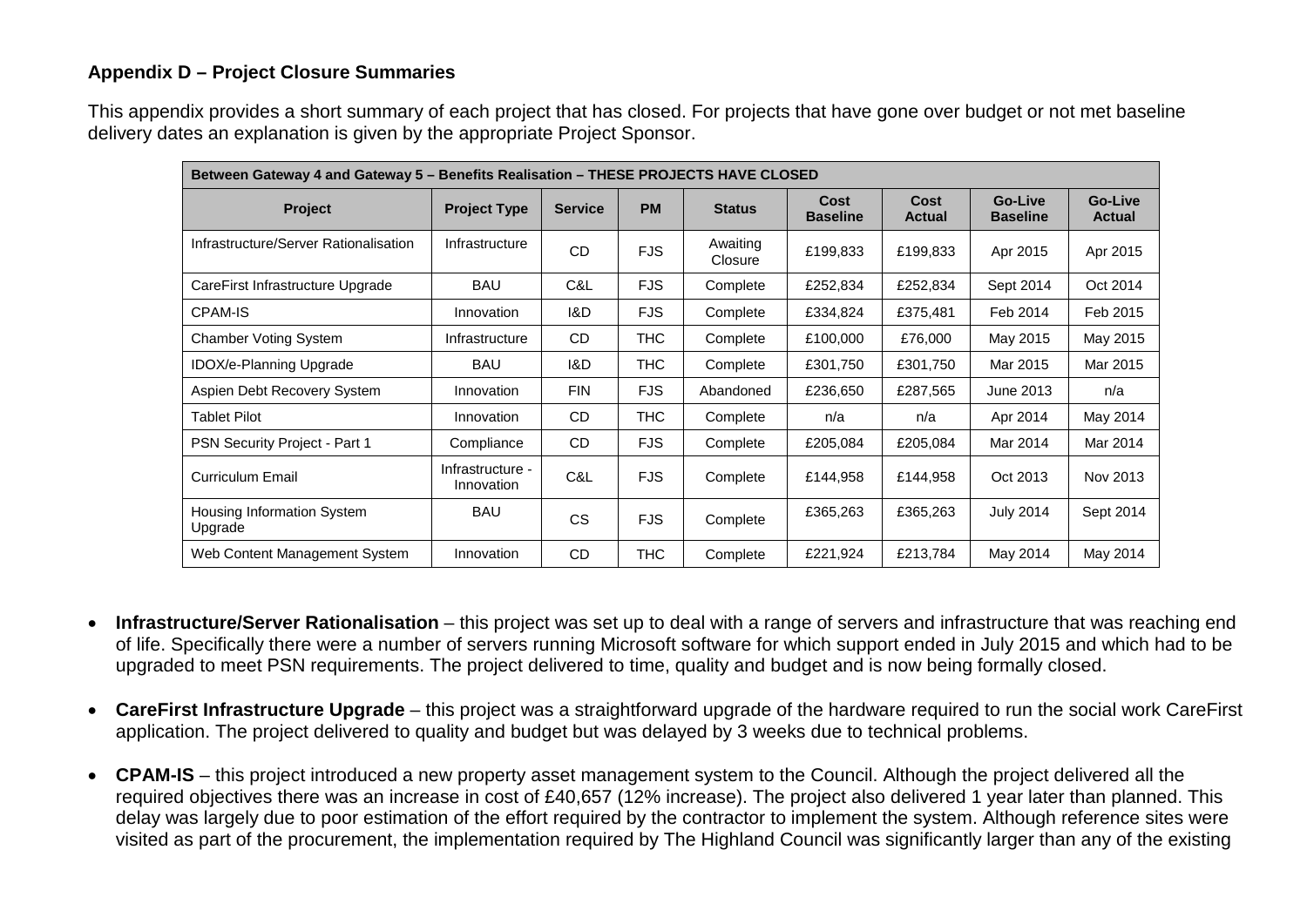customers of the system. The 3<sup>rd</sup> party supplier under-estimated the resource they would need to develop interfaces between their system and other Council systems and the level of testing required was significantly more than expected. The system is now in live use and delivering benefits, with more enhancements being planned.

- **Chamber Voting System** new voting equipment and microphones have been live in the HQ Chamber for several months now. The project delivered to time and quality and came in £24,000 under budget.
- **IDOX/e-Planning Upgrade –** as the e-Planning infrastructure was reaching end of life it was decided to procure a different approach to hosting the system. Instead of being hosted by Fujitsu, the system is now hosted directly by IDOX – the system supplier. This gives the advantage of a fully managed service with all software upgrades included in the price. The project is in the process of closing and has delivered to time, quality and budget.
- **Aspien Debt Recovery System** Members will be aware from previous reports that this project has been abandoned with the loss of sunk costs totalling £287,565. The Internal Audit report on this project failure has led to a full review of project governance. A separate report is being presented to this Committee on that matter.
- **Tablet Pilot** this was a small scale pilot of the use of tablets for Elected Members. The pilot has finished and lessons learnt. A new Members ICT Service project is being initiated with a different scope.
- **PSN Security Phase 1** this project brought in changes required to meet the Council's first PSN accreditation. The project delivered to time, quality and budget.
- **Curriculum Email** this project delivered full Microsoft Exchange email services to all teaching staff as a replacement for the previous GLOW Mail system. The project completed to quality and budget but was delayed by 3 weeks due to the time it took to resolve errors in the Active Directory user lists of teachers.
- **Housing Information System Upgrade** this project was initiated to carry out significant upgrades to the hardware and software components of the Housing System. The project delivered to quality and budget but was delayed by 3 months. This was the result of a delay in obtaining the correct hardware very early on in the project. Despite attempts to catch up the schedule this proved not to be possible.
- **Web Content Management System** this project replaced the system used to manage the Council's external website and delivered a much re-vamped and improved website. The project delivered to time and quality and came in £8,140 under budget.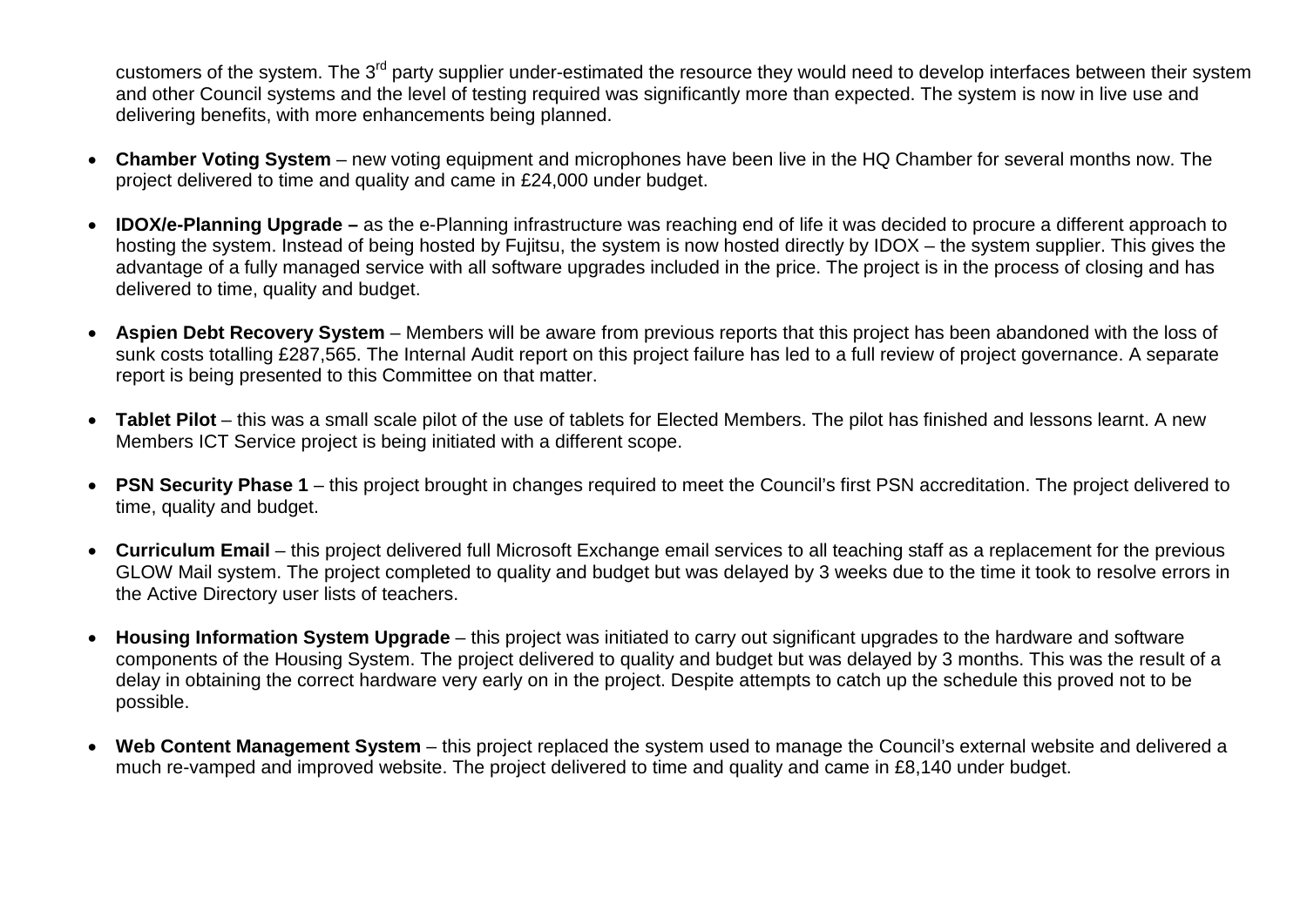# **Appendix E – Community Benefits Status**

#### **RAG Status Key**

Red – Commitment has not been delivered to schedule and is at risk Amber – Commitment is behind schedule but within tolerance Green – Commitment is on schedule Blue – Commitment is complete

| <b>COMMUNITY</b><br><b>BENEFITS</b><br><b>PROGRAMME PRODUCTS</b>        | <b>RAG</b><br><b>STATUS</b> | <b>COMMENT</b>                                                                                                                                                                                                                                                                                                                                                                                                         | <b>TARGET DATES</b> |
|-------------------------------------------------------------------------|-----------------------------|------------------------------------------------------------------------------------------------------------------------------------------------------------------------------------------------------------------------------------------------------------------------------------------------------------------------------------------------------------------------------------------------------------------------|---------------------|
| PART A<br><b>TRAINING AND</b><br><b>RECRUITMENT</b>                     |                             |                                                                                                                                                                                                                                                                                                                                                                                                                        |                     |
| <b>A1 TRAINEES</b>                                                      |                             |                                                                                                                                                                                                                                                                                                                                                                                                                        |                     |
| A1.1<br>20 (7 week) work placement<br>places for 16-17 yr olds          | Green                       | On track 13 places provided to date with 12 provided over the<br>summer working on the Rollout Project. The remainder are<br>expected to be completed during the rolling refresh project<br>when the scope of this project is determined.                                                                                                                                                                              | March 2017          |
| A1.2<br>5 Fujitsu trainee places                                        | Green                       | On track - to date 3 graduate placements have been fulfilled<br>and 1 advanced apprentice.                                                                                                                                                                                                                                                                                                                             |                     |
|                                                                         |                             | A university student is joining the account from May to<br>September for paid work experience                                                                                                                                                                                                                                                                                                                          | March 2017          |
|                                                                         |                             | Discussions underway regarding a position for the last<br>placement.                                                                                                                                                                                                                                                                                                                                                   |                     |
| A1.3<br>30 SDS 'Getting Ready for Work'<br>through Reboot               | Green                       | ReBoot have fulfilled 3 GRFW placements - as this scheme<br>no longer exists ReBoot recruited via:<br>9 Compulsory Work Placement<br>9 Community Jobs Scotland placement<br>1 Barnardo's Work Trainee Placement<br>CCN being raised to remove this commitment as the GRFW<br>scheme no longer exists. Alternative opportunities were<br>created by Fujitsu                                                             | <b>March 2017</b>   |
| <b>A2 DEVELOP TRAINEES</b>                                              |                             |                                                                                                                                                                                                                                                                                                                                                                                                                        |                     |
| A2.1<br>Development<br>pathways<br>for<br>trainees                      | Green                       | Commenced with the start of the first trainee on the 1 <sup>st</sup> August.<br>Both industrial trainees have been given permanent roles<br>within Fujitsu and have undertaken professional accreditations.<br>3 <sup>rd</sup> Graduate is currently going through formal accountancy<br>qualification ACCA Qualification                                                                                              | Annual              |
| A2.2<br>Conduct an annual Organisation<br>Management Review             | Green                       | In place. Completed for Year 1, 2 and 3<br>Organisational Review took place between Fujitsu and ICT<br>Services.                                                                                                                                                                                                                                                                                                       | Annual              |
| A3 HIGHLAND COUNCIL ICT<br><b>TRAINING</b>                              |                             |                                                                                                                                                                                                                                                                                                                                                                                                                        |                     |
| A3.1<br>5 Secondment opportunities for<br><b>Highland Council staff</b> | Complete                    | CCN 92 now signed off.                                                                                                                                                                                                                                                                                                                                                                                                 | March 2015          |
| A3.2<br>15 ICT clinics for HC staff                                     | Complete                    | Being<br>delivered as part of training<br>programme for<br>Transformation Programme. Waiting for confirmation on the<br>number of floor walking clinics held during rollout project.                                                                                                                                                                                                                                   | June 2012           |
| A3.3<br>60 videocasts on different ICT<br>topics to HC staff            | <b>Amber</b>                | 24 videos created to date.<br>Outlook Calendars and Excel Pivot Tables have been drafted.<br>Next videos will be SMOP and how to use the Knowledge<br>Base.<br>Potential for education videos to be made at eSkills event and<br>Safe Highlander.<br>Meeting to be arranged with Tony Grady for a further 3<br>corporate videos. Discussions ongoing regarding curriculum.<br>3 Corporate Videos made over the summer. | March 2017          |
|                                                                         |                             | 4 SharePoint Videos in discussion                                                                                                                                                                                                                                                                                                                                                                                      |                     |

| <b>COMMUNITY BENEFITS</b> | <b>RAG</b>    | COMMENT | <b>TARGET</b> |
|---------------------------|---------------|---------|---------------|
| <b>PROGRAMME PRODUCTS</b> | <b>STATUS</b> |         | <b>DATES</b>  |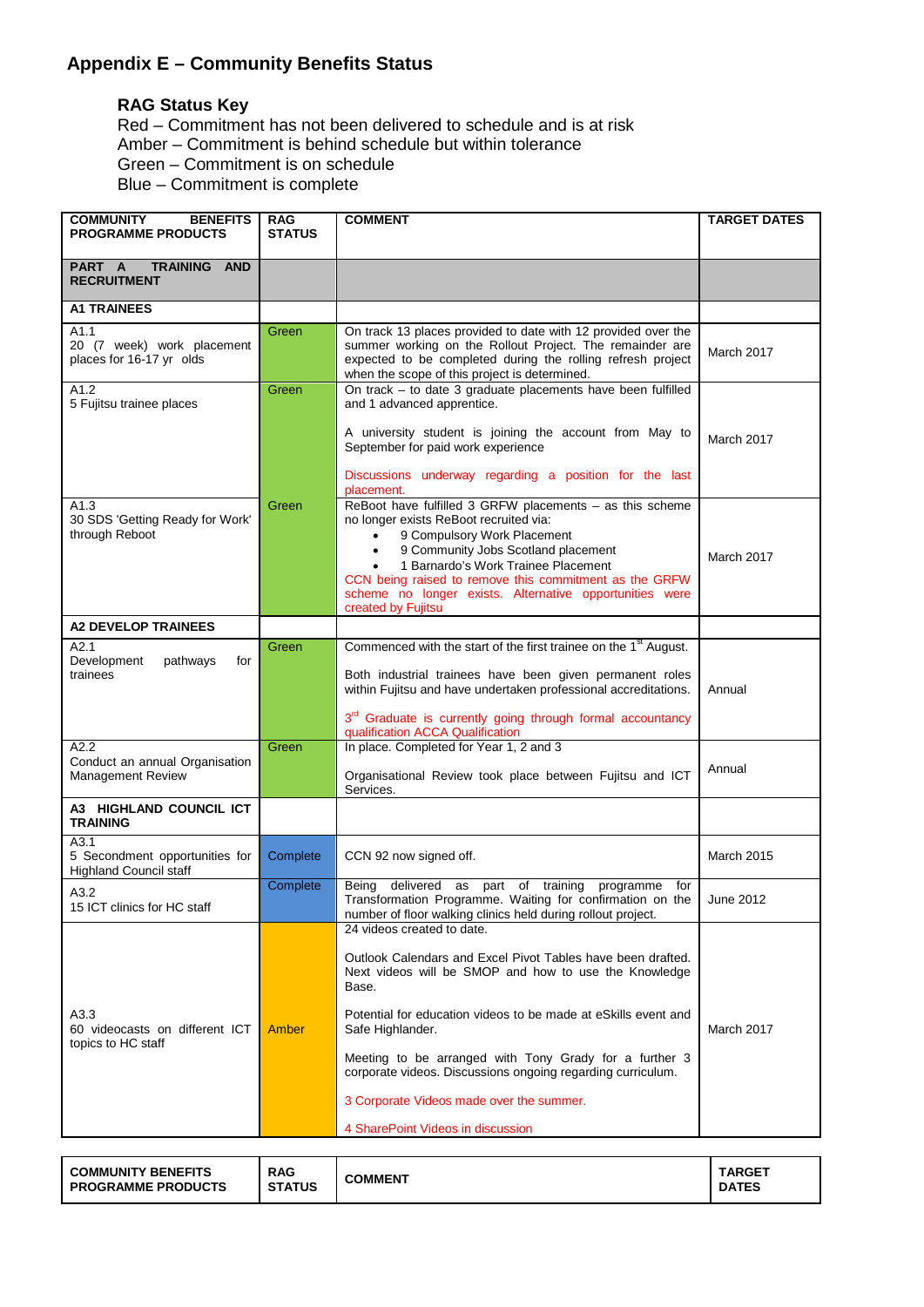| A3.4<br>A dedicated online library of<br>training courses for all teaching<br>staff                                     | Complete | In Place. Complete. My Online Learning and Refresh Toolkit<br>provided.                                                                                                                                                                                                                                                                                                                                                                                                                                                                                             | June 2012         |
|-------------------------------------------------------------------------------------------------------------------------|----------|---------------------------------------------------------------------------------------------------------------------------------------------------------------------------------------------------------------------------------------------------------------------------------------------------------------------------------------------------------------------------------------------------------------------------------------------------------------------------------------------------------------------------------------------------------------------|-------------------|
| A3.5<br>Online learning for corporate HC<br>staff                                                                       | Complete | Platform in place awaiting content from Highland Council on<br>Information management.                                                                                                                                                                                                                                                                                                                                                                                                                                                                              | June 2012         |
| <b>A4 HIGHLAND RECRUITMENT</b>                                                                                          |          |                                                                                                                                                                                                                                                                                                                                                                                                                                                                                                                                                                     |                   |
| A4.1<br>Fujitsu Service Centre in Alness<br>to become part of the Fujitsu<br><b>UK Delivery Network</b>                 | Complete | Delivered.                                                                                                                                                                                                                                                                                                                                                                                                                                                                                                                                                          | March 2011        |
| A4.2<br>A 'Centre of Excellence' in<br>Lagan CRM in the new<br>Northern Regional<br>Headquarters in Inverness           | Complete | In progress following completion of CRM project. To agree<br>completion date for this.<br>Removed from scope                                                                                                                                                                                                                                                                                                                                                                                                                                                        | Dec 2013          |
| A4.3<br>Target recruitment opportunities<br>through the use of Highland<br>based media channels                         | Complete | In place and already being used for job adverts.                                                                                                                                                                                                                                                                                                                                                                                                                                                                                                                    | Sept 2010         |
| A4.4<br><b>Support Highland Council</b><br>arranged events in raising<br>awareness of job and training<br>opportunities | Green    | <b>UHI Virtual Career Fair</b><br>Talent Scotland Summer Placement - Career and CV advice<br>Glen Urquhart Career Fair<br>Your Future in IT, with eSkills & HIE - 13 <sup>th</sup> March<br>3 Modern Apprenticeships fulfilled in Alness and 1 within<br>telephony team (TUPE to Highland Council)<br>Attended Glen Urquhart Career Fair.<br>Further recruitment taking place for the Service Desk<br>Fujitsu took part in Modern Apprenticeship Week and were in<br>SDS brochure.<br>Women in IT Career Fair in Edinburgh<br>Glen Urquhart Career Fair in November | Annual            |
| A4.5<br>Fujitsu will fund the recruitment<br>of 2 new jobs through ReBOOT                                               | Complete | ReBOOT contract commenced in December 2011. ReBOOT<br>have confirmed jobs in place in March 2012.                                                                                                                                                                                                                                                                                                                                                                                                                                                                   | <b>March 2012</b> |
| <b>A5 PLACEMENTS FOR</b><br><b>TARGET GROUPS</b>                                                                        |          |                                                                                                                                                                                                                                                                                                                                                                                                                                                                                                                                                                     |                   |
| A5.1<br>100 training places for Highland<br>Young Carers through ReBOOT                                                 | Green    | Discussions still ongoing for promotion of these workshops.<br>Concern regarding workshops outside Inverness.<br>43 Young Carers have completed the workshops. Really positive<br>feedback has been received.                                                                                                                                                                                                                                                                                                                                                       | March 2017        |
| A5.2<br>45 'DWP Work Scheme' training<br>places through Job Centre Plus<br>through ReBOOT                               | Green    | 8 DWP placements have now been completed<br>Meeting held with Employability Team - to be discussed further<br>Meeting with ReBoot was valuable here $-$ they are going to<br>supply details of all work placements they have completed in<br>Inverness for record.<br>Possible consideration of reducing this volume and changing to<br>6 month placements through Community Jobs Scotland which<br>ReBoot can fulfil.<br>CCN to be raised to remove this commitment as changes in<br>legislation meant this was not possible to fulfil.                            | March 2017        |
| A6 HIGHLAND SCHOOLS                                                                                                     |          |                                                                                                                                                                                                                                                                                                                                                                                                                                                                                                                                                                     |                   |
| A6.1<br>Support the Highland 'Eco-<br>Schools' Initiative through our<br>Curriculum engineers                           | Complete | In place.                                                                                                                                                                                                                                                                                                                                                                                                                                                                                                                                                           | March 2011        |
| A6.2<br>Sponsor the Junior MOD in<br>Highlands each year with<br>technology prize                                       | Green    | Contact has been made with the winning group for 2013. We are<br>awaiting their IT wish list.<br>Mod this year in Inverness - looking to see how we can support<br>in a different way. Conf call with Morag Anna 6 <sup>th</sup> October.<br>Last year's winners have claimed the £500 prize.                                                                                                                                                                                                                                                                       | Annual            |
| A6.3<br>12 work experience places for<br>School Leavers through<br>ReBOOT and Fujitsu.                                  | Green    | 9 places already delivered by Fujitsu. 3 remaining.                                                                                                                                                                                                                                                                                                                                                                                                                                                                                                                 | March 2017        |

| <b>COMMUNITY BENEFITS</b>                                    | <b>RAG</b>    | <b>COMMENT</b>                                                                                                                                   | <b>TARGET</b> |
|--------------------------------------------------------------|---------------|--------------------------------------------------------------------------------------------------------------------------------------------------|---------------|
| <b>PROGRAMME PRODUCTS</b>                                    | <b>STATUS</b> |                                                                                                                                                  | <b>DATES</b>  |
| A6.4<br>20 Innovation Sessions to<br><b>Highland Schools</b> | Green         | 9 events have been held to date. Another 4 are planned for<br>2014.<br>SMARTbus visited the Highlands again in November. Will return<br>in 2015. | Annual        |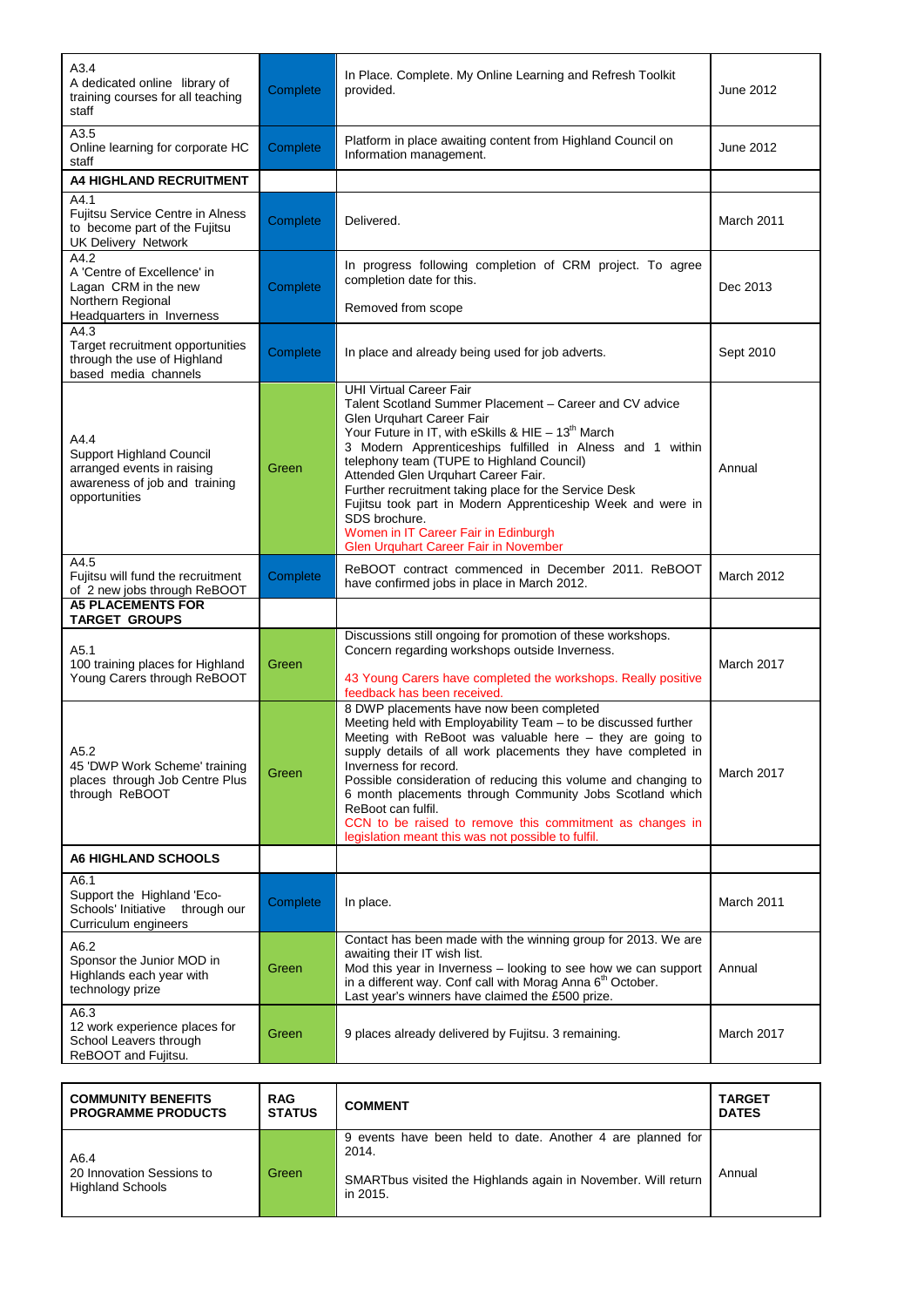|                                                                                                                    |          | Supported Wick High School in Wearable Tech Competition.                                                                                                                                                                                                                                                                                                                     |            |
|--------------------------------------------------------------------------------------------------------------------|----------|------------------------------------------------------------------------------------------------------------------------------------------------------------------------------------------------------------------------------------------------------------------------------------------------------------------------------------------------------------------------------|------------|
|                                                                                                                    |          | Fujitsu continue to support schools involved in Apps for Good<br>through HIE and SDS.                                                                                                                                                                                                                                                                                        |            |
|                                                                                                                    |          | 24 <sup>th</sup> September Taking Education Forward event                                                                                                                                                                                                                                                                                                                    |            |
|                                                                                                                    |          | SMART Bus discussions for February 2016 are underway.                                                                                                                                                                                                                                                                                                                        |            |
| A6.5<br>The Fujitsu Highland Account<br>employees providing 468 hours<br>towards teaching & learning in<br>schools | Complete | Year 1 and Year 2 Complete. To be removed as part of CCN<br>0062 and replaced with A6.8 Drummond School 0.5 FTE post.<br>This post is continuing.                                                                                                                                                                                                                            | Annual     |
| A6.6<br>Safe Highlanders 2011 -<br>Internet Safety Training to 2,000<br><b>School Pupils</b>                       | Complete | Delivered. 100 hours of effort by 9 Fujitsu Staff. Added as a<br>commitment through change control CCN 0059.                                                                                                                                                                                                                                                                 | Sept 2011  |
| A6.7<br>Safe Highlanders 2012 - 2014<br>Internet Safety Training to 2,000<br><b>School Pupils</b>                  | Green    | Safe Highland 2014 planning is underway.<br>Safe Highlander completed successfully - surveys are to be<br>collated by Fujitsu.<br>Inverness Surveys returned to HLH. Very positive feedback<br>received.<br>Safe Highlander complete for 2015. Surveys returned to HLH.                                                                                                      | March 2017 |
| A6.8                                                                                                               |          | New initiative, 0.5 FTE post funded through this programme from                                                                                                                                                                                                                                                                                                              |            |
| Drummond ICT Learning<br><b>Support Post</b>                                                                       | Complete | March 2012 through Change Control CCN 0062. Post in place.                                                                                                                                                                                                                                                                                                                   | March 2015 |
| <b>A7 HIGHLAND COMMUNITY</b><br><b>LEARNING</b>                                                                    |          |                                                                                                                                                                                                                                                                                                                                                                              |            |
| A7.1<br>The Fujitsu Highland Account<br>employees providing 234 hours<br>towards learning in the<br>community      | Complete | Year 1 and. Year 2 complete. To be removed as part of CCN<br>0062 and replaced with A6.8 Drummond School 0.5 FTE post.                                                                                                                                                                                                                                                       | Annual     |
| A7.2<br>3,500 PC's to the Highland<br>Community through ReBOOT                                                     | Green    | ReBoot completed this activity in March 2015 - all 3,500 devices<br>were refurbished for The Highland Council's project to distribute<br>these to the community. Approximately 1,800 devices have gone<br>to community organisations via this project.<br>In total 11,073 devices have been issued to ReBoot, beyond the<br>3,500 for refurbishment, all have been recycled. | March 2017 |
| <b>PART B ENVIRONMENT</b>                                                                                          |          |                                                                                                                                                                                                                                                                                                                                                                              |            |
| <b>B1 MINIMISE WASTE</b>                                                                                           |          |                                                                                                                                                                                                                                                                                                                                                                              |            |
| B1.1<br>Fujitsu will refurbish and reuse<br>50% of the equipment taken<br>back by Fujitsu                          | Green    | Started in line with Rollout and Managed Print Service projects                                                                                                                                                                                                                                                                                                              | Annual     |
| <b>B2 LANDFILL REDUCTION</b>                                                                                       |          |                                                                                                                                                                                                                                                                                                                                                                              |            |
| B <sub>2.1</sub><br>Fujitsu will deliver less than 5%<br>of waste to landfill by weight in<br>this contract.       | Green    | Started in line with Rollout and Managed Print Service Projects<br>Achieved 2014 3.83%. To date 2015 sits at 0%                                                                                                                                                                                                                                                              | Annual     |
|                                                                                                                    |          |                                                                                                                                                                                                                                                                                                                                                                              |            |

| <b>COMMUNITY BENEFITS</b><br><b>PROGRAMME PRODUCTS</b>                                                                                                 | <b>RAG</b><br><b>STATUS</b> | <b>COMMENT</b>                                                                                                                                                                                                                                                        | <b>TARGET</b><br><b>DATES</b> |
|--------------------------------------------------------------------------------------------------------------------------------------------------------|-----------------------------|-----------------------------------------------------------------------------------------------------------------------------------------------------------------------------------------------------------------------------------------------------------------------|-------------------------------|
| <b>B3 CARBON REDUCTION</b>                                                                                                                             |                             |                                                                                                                                                                                                                                                                       |                               |
| <b>B3.1</b><br>Invest in a Carbon Mgt online<br>software tool to monitor and<br>report on the energy and carbon<br>emissions generated through<br>ICT. | Complete                    | Delivered.                                                                                                                                                                                                                                                            | Sept 2010                     |
| B <sub>3.2</sub><br>Provide an auditable report of<br>the reduction of carbon through<br>the ICT Transformation<br>Programme.                          | Green                       | 2013 Report has been issued – queries regarding network<br>increase have been raised.<br>Stephen Carr is currently reviewing for THC and the report will<br>be formally presented in August.<br>2014 Report issued. Meeting to be arranged to review and sign<br>off. | Annual                        |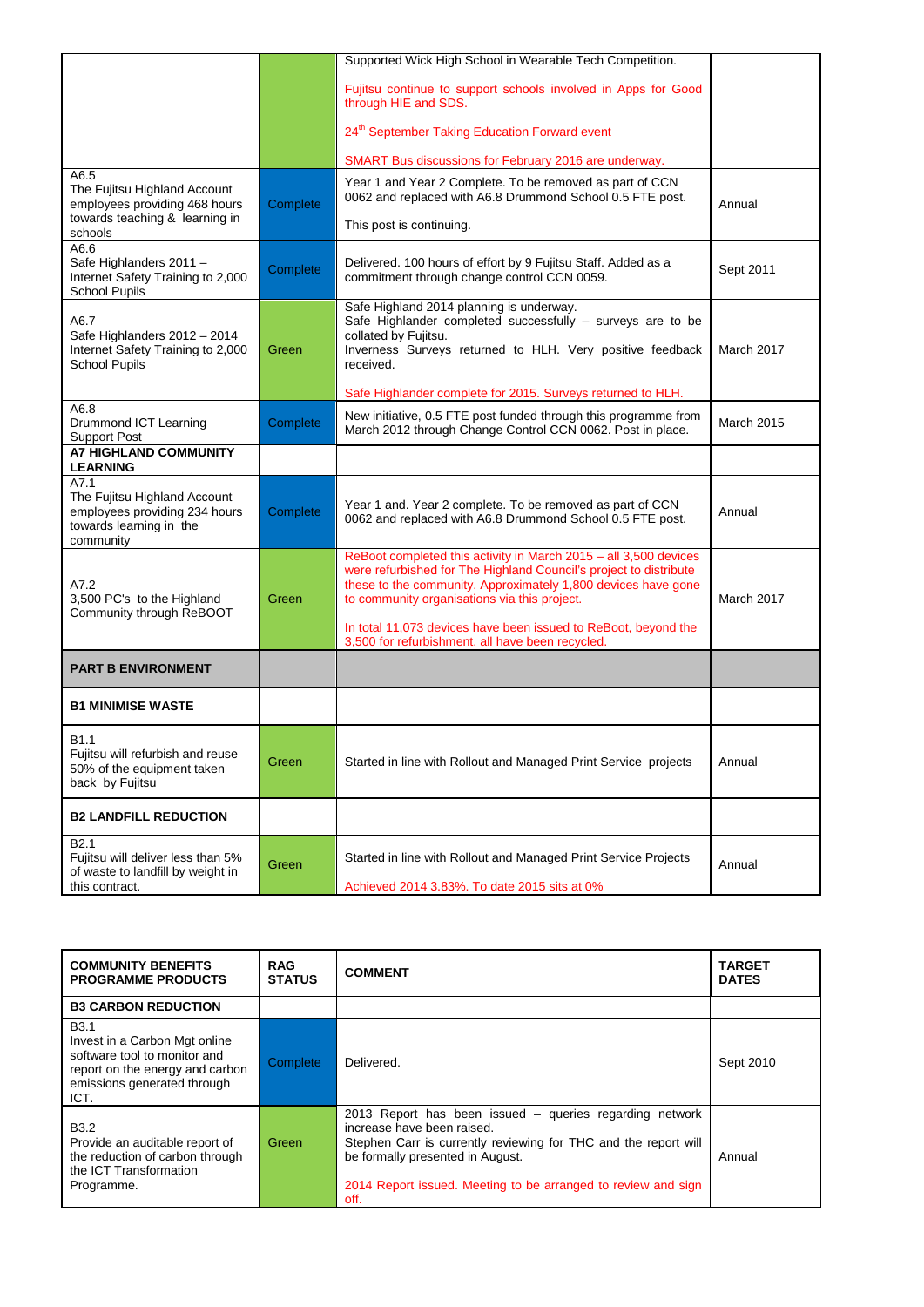| <b>B3.3</b><br>Support the Council with their<br>'Carbon Reduction Commitment'<br>through the Community Benefits<br>Programme Manager role. | Green    | In place, have presented to CCWG and met with Highland<br>Council's Sustainability Officer. 'Green champions' within the<br>Fujitsu Engineer based at Schools.                                                               | Annual           |
|---------------------------------------------------------------------------------------------------------------------------------------------|----------|------------------------------------------------------------------------------------------------------------------------------------------------------------------------------------------------------------------------------|------------------|
| <b>B4 ENERGY REDUCTION</b>                                                                                                                  |          |                                                                                                                                                                                                                              |                  |
| B4.1<br>Reduce energy usage of ICT<br>equipment resulting in savings<br>for The Highland Council                                            | Green    | In place with regular reporting and reduction driven through the<br>Transformation Programme.<br>This is ongoing and more accurate results will be seen when the<br>2012 Carbon Report is finalised and the 2013 one begins. | Annual           |
| <b>B5 MAJOR SUPPLIER AUDIT</b>                                                                                                              |          |                                                                                                                                                                                                                              |                  |
| B <sub>5.1</sub><br>Ensure that 'major suppliers'<br>will go through our supplier mgt<br>programme                                          | Green    | In place with Supplier Audits of major suppliers complete or in<br>progress.                                                                                                                                                 | Annual           |
| <b>B6 TRAVEL REDUCTION</b>                                                                                                                  |          |                                                                                                                                                                                                                              |                  |
| B6.1<br>Deliver a localised Service<br>Delivery structure ensuring that<br>our staff are close to the point of<br>the service               | Complete | Delivered. ASG model in place across the Highlands by June<br>2010                                                                                                                                                           | June 2010        |
| B6.2<br>Deploy remote management and<br>support tools to ensure that<br>Fujitsu staff can deliver support<br>without having to travel       | Complete | In progress, being delivered as part of the Transformation<br>Programme. Rollout completed and remote support training<br>being provided to engineering staff.<br>Remote tools are in place                                  | <b>June 2012</b> |
| <b>B7 RECYCLING</b>                                                                                                                         |          |                                                                                                                                                                                                                              |                  |
| B7.1<br>Set targets and report on our<br>recycling of all of our locations in<br>the Highlands                                              | Green    | Targets in place and regular reporting from Fujitsu Offices.                                                                                                                                                                 | Annual           |
| B7.2<br>Ensure that 70% of all<br>packaging material used for the<br>delivery of ICT equipment will be<br>from recycled materials.          | Green    | In place and being delivered as part of the Transformation<br>Programme.                                                                                                                                                     | Annual           |

| <b>COMMUNITY BENEFITS</b>                                                                                                                          | <b>RAG</b>    | <b>COMMENT</b>                                                                                                                                                                                                                                                                                                                                                                                                                                                                                                                                                                                                                                                                                                                                                                                                                                          | <b>TARGET</b> |
|----------------------------------------------------------------------------------------------------------------------------------------------------|---------------|---------------------------------------------------------------------------------------------------------------------------------------------------------------------------------------------------------------------------------------------------------------------------------------------------------------------------------------------------------------------------------------------------------------------------------------------------------------------------------------------------------------------------------------------------------------------------------------------------------------------------------------------------------------------------------------------------------------------------------------------------------------------------------------------------------------------------------------------------------|---------------|
| <b>PROGRAMME PRODUCTS</b>                                                                                                                          | <b>STATUS</b> |                                                                                                                                                                                                                                                                                                                                                                                                                                                                                                                                                                                                                                                                                                                                                                                                                                                         | <b>DATES</b>  |
| <b>PART C COMMUNITY</b>                                                                                                                            |               |                                                                                                                                                                                                                                                                                                                                                                                                                                                                                                                                                                                                                                                                                                                                                                                                                                                         |               |
| <b>C1 BUSINESS GATEWAY</b>                                                                                                                         |               |                                                                                                                                                                                                                                                                                                                                                                                                                                                                                                                                                                                                                                                                                                                                                                                                                                                         |               |
| C1.1<br>50 man-days of ICT advice and<br>training to the SME Community<br>through the 'Business Gateway'<br>in the Highlands                       | Green         | A skills matrix has been supplied to Highland Opportunity.<br>Meeting to be arranged to discuss possible alternatives with<br>social enterprises.<br>This commitment has been reworked to provide Social Media<br>and general IT advice and guidance to community groups. To<br>kick start, Fujitsu have been assisting the Seagull Trust with<br>their Social Media campaign. Fujitsu have created Facebook,<br>Twitter and Instagram for the Seagull Trust and are currently<br>running these until volunteers are comfortable taking over.<br>20 Man Days have been provided throughout the contract for<br>ICT Roadshows in conjunction with ICT Services.<br>3 Man Days have been utilised by The Seagull Trust to assist<br>them with Social Media.<br>Man Days being utilised to assist Housing Associations with any<br>issues relating to VPN. | Annual        |
| <b>C2 COMMUNITY</b><br><b>ENGAGEMENT</b>                                                                                                           |               |                                                                                                                                                                                                                                                                                                                                                                                                                                                                                                                                                                                                                                                                                                                                                                                                                                                         |               |
| C <sub>2.1</sub><br>Work with the Council's<br>Procurement team to use Public<br>Contracts Scotland to advertise<br>sub-contracting opportunities. | Complete      | Advice received from Highland Council procurement Manager<br>on how this can be implemented. Fujitsu to be set up as a<br>contracting authority on PCS.                                                                                                                                                                                                                                                                                                                                                                                                                                                                                                                                                                                                                                                                                                 | Dec 2011      |